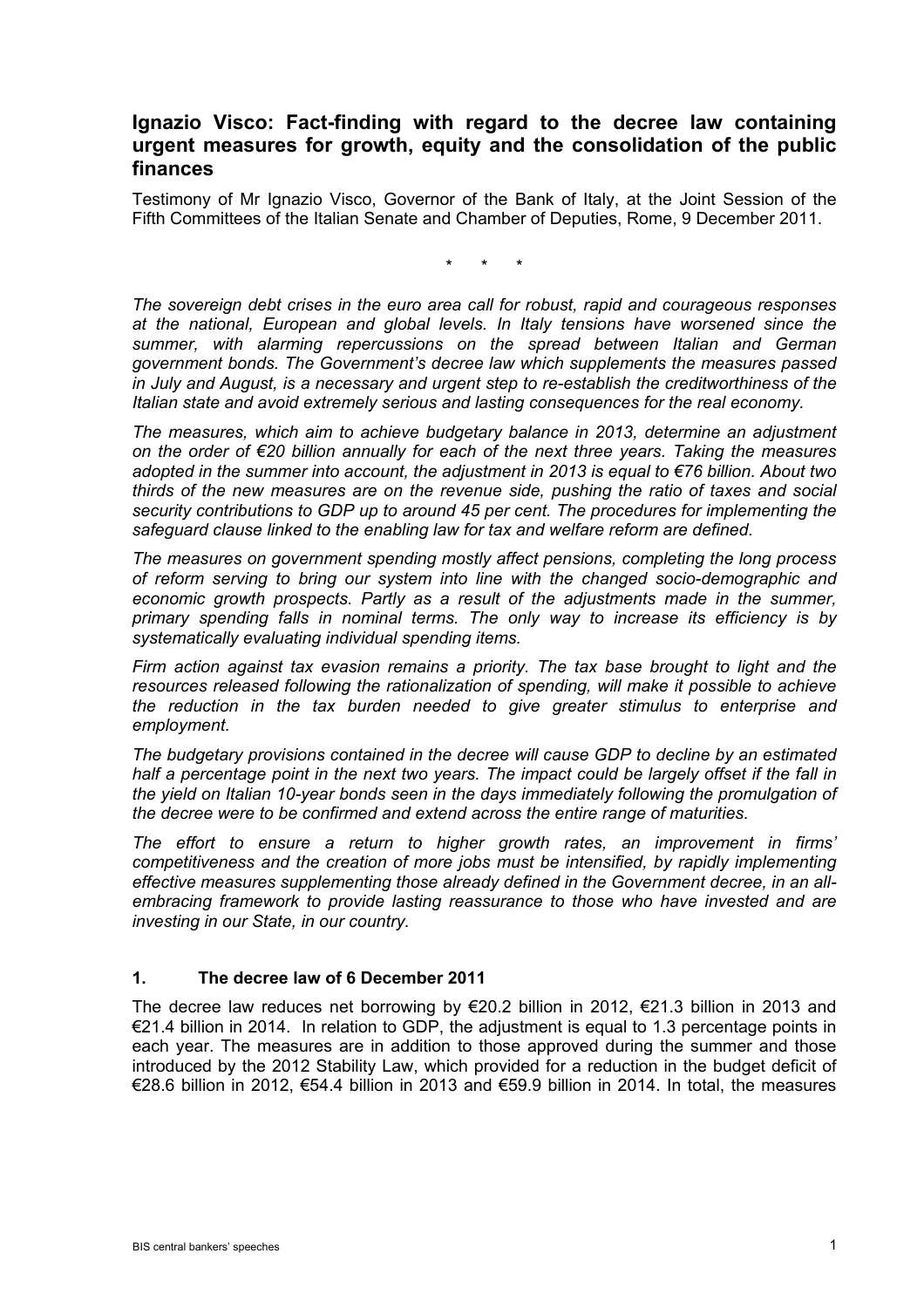should reduce net borrowing by about 3 percentage points of GDP in 2012 and by more than 4.5 points on average in the two years 2013–14.<sup>1</sup>

A large part of the correction involves revenue, with effects that decline over the three-year period (from €17.9 billion in 2012 to €12.1 billion in 2014). On the spending side the adjustment, which rises from €2.3 billion in 2012 to €9.3 billion in 2014, is mainly due to the measures relating to pensions.

Over the three years, the measures generate resources totaling  $\epsilon$ 32.3 billion in 2012. €35.1 billion in 2013 and €37.1 billion in 2014. In part these amounts are used for tax relief (€3.6, €7.3 and €8.4 billion respectively), for extra expenditure (€4.6 billion in 2012 and €3.6 billion in 2013 and 2014) and to reduce the resources to be raised with the implementation of the enabling law on tax and welfare reform  $(€4.0)$  billion in 2012, €2.9 billion in 2013 and €3.6 billion in 2014).

In particular, the decree eliminates the doubts about the effects of the enabling law (€4.0 billion in 2012, €16 billion in 2013 and €20 billion in 2014) and the procedures for implementing the relative safeguard clause. Part of the resources in relation to 2012 (€3.3 billion of the aforementioned €4.0 billion) derives from the increase of two percentage points in the reduced and standard VAT rates (to 12 per cent and 23 per cent respectively) from next October. The safeguard clause has been redefined: the previously mentioned increase in VAT rates will become permanent and will be followed by a further increase in the rates of half a percentage point in 2014 if provisions have not come into force by September 2012 to implement the enabling law or if modifications are not made to the tax exemption and subsidy systems producing €13.1 billion of additional revenue in 2013 and €16.4 billion in 2014.

With the aim of encouraging competition, the decree law also provides for liberalization measures in some sectors (retail outlets, pharmacies and transport), measures to increase the powers of the Antitrust Authority (AGCM), and others to simplify the procedures and reduce the time taken to build infrastructure.

#### **2. An overall evaluation**

The sharp deterioration in growth prospects in recent months and the drastic worsening of state funding conditions mean that last summer's corrective measures, although important, are now insufficient to respect the commitment made at European level to achieve a balanced budget in 2013. There was a further increase in the spread between Italian and German 10-year bonds which, in the second week of November, peaked at 575 basis points. Additional measures were therefore urgently needed to consolidate the budget and even more resolute action to address the structural problems of Italy's economy.

The packages passed in July, August and December show Italy's determination to achieve a permanent adjustment of its public finances; they make it possible to achieve the objectives announced: a balanced budget in 2013 remains the fixed objective for fiscal policy.

The size of the austerity package presented on 6 December is intended to reassure the markets; it is larger than what would have been necessary in the less troubled times of a few months ago. The measures have effects which are permanent and, in particular with reference to pensions, increasing over time. The contribution of one-off measures to the adjustment is small.

Pension reform, by setting more stringent requirements for retirement, immediately strengthens the financial sustainability of the pension system. The measures, whose costs in

 $\overline{a}$ 

<sup>1</sup> For a brief description of the main provisions of the decree, see the Appendix.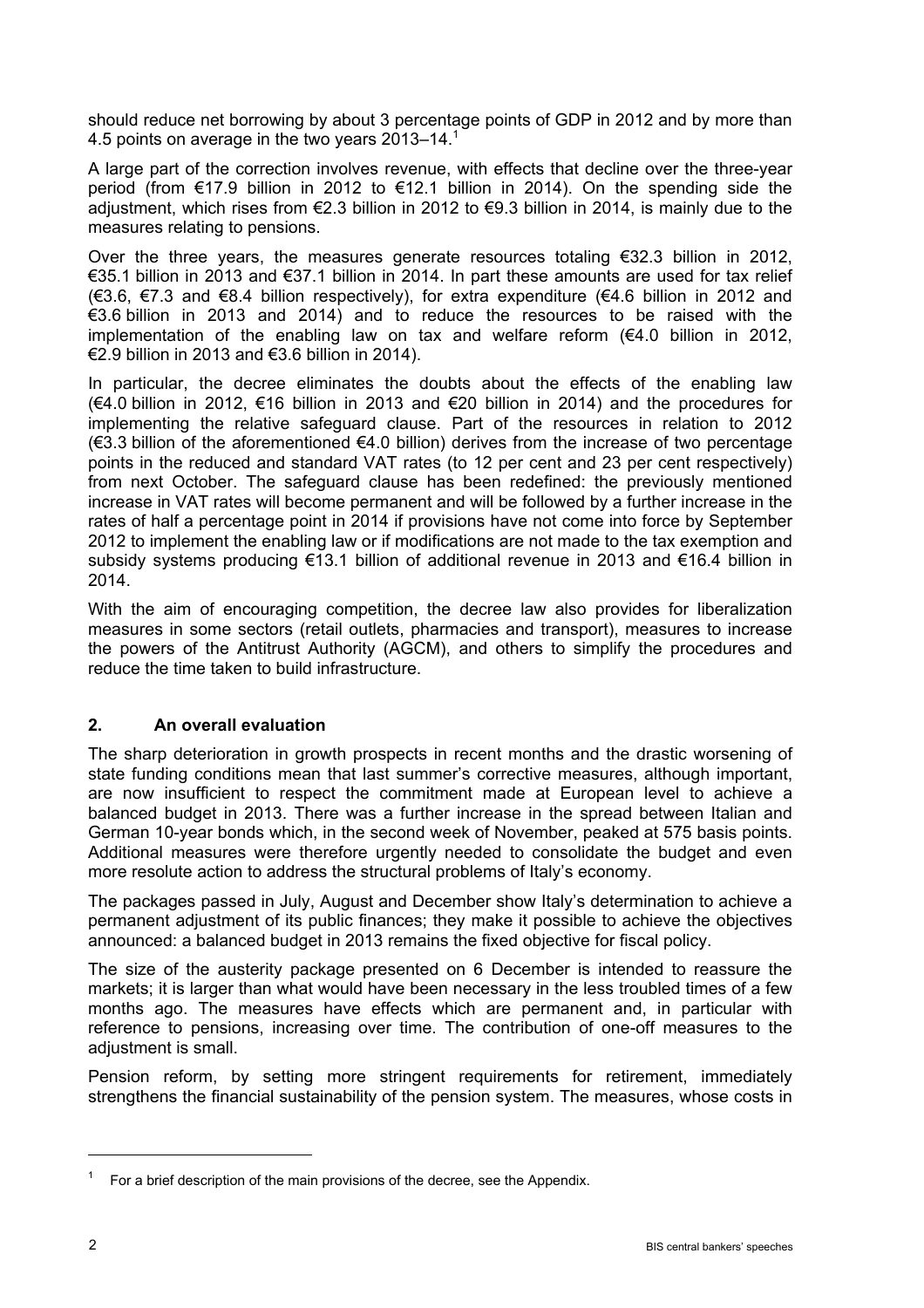terms of reducing spending power and frustrating individual expectations cannot be concealed, virtually complete the long phase of adjusting the system to the changed sociodemographic situation and economic growth prospects. The extension of the contributionsbased system to all workers reduces disparity in treatment and links the benefits received more closely to the contributions paid in, thereby reducing distortions in the supply of labour.

The challenge now is to provide older workers with satisfactory job opportunities and offer younger ones regular careers that produce sufficient cumulative pension contributions. It is essential, therefore, to adapt the labour market rules, revise unemployment and welfare benefits, and reinforce private pension funds.

Given the need to lower net borrowing very quickly, the correction relies largely on revenue increases. This will result in a further rise in total taxes and social contributions to about 45 per cent of GDP, very high by both historical and international standards.

The composition of tax revenue has been somewhat modified in order to sustain economic activity and enhance competitiveness. Some tax relief is granted to firms for the purpose of strengthening their capital bases and reducing labour costs, thus helping to boost employment.

Above all, levies on assets and consumption are increased. The stepped-up taxation of real estate is consistent with government decentralization, because it tightens the direct link between taxes paid and public services. Instituting ordinary forms of taxation of total wealth, as in other countries and also with a view to reducing income tax, requires the preparation of adequate means of acquiring information.

A contribution to achieving the public finance targets is to come from a strict curb on primary expenditure, which should be €4 billion less in 2013 than in 2010, requiring a significant reduction in real terms. Only if appropriate mechanisms for detailed, item-by-item analysis of spending and accurate indicators of the efficiency of public structures (offices, schools, hospitals and courts) are put in place can the adequacy of the appropriation for each item be assessed independently of the amount of past spending. Resolute action along these lines while proceeding with cost containment and reduction for public agencies and governmental institutions can help in the medium run to free resources for reducing the tax burden.

On 30 November the Chamber of Deputies approved on first reading a constitutional amendment requiring a balanced general government budget. A rule of this sort can help to maintain the budgetary balance set to be reached in 2013. In the past, the accomplishments of sharp fiscal adjustments have been eroded in the years that followed.

Some measures are designed for more effective action against tax evasion, which is Italy's most serious obstacle to the fair sharing of the fiscal burden. It is essential to continue along these lines, in particular by enhancing the effectiveness of administrative action. Among other things, shrinking the area of tax evasion facilitates the design of programmes for lowincome citizens, for which it is essential to have reliable information on the real economic situation of households. Looking ahead, this could make it possible to ease the concentration of the tax burden and step up incentives for labour and enterprise. The tax wedge on labour income in Italy is 5.5 percentage points higher than the euro-area average. The official tax rate on corporate income, even excluding the regional tax on productive activity, is more than 4 points higher.

In the medium term significant tax cuts must be accompanied by curbs on spending. If gains on this front were made more rapidly, there could be an attenuation of the rise in VAT rates provided for in case of failure to implement the tax and welfare enabling act, in particular the projected rise on items currently subject to the reduced rate of 10 per cent, which would have the most strongly regressive effect on income distribution.

With a view to stimulating a return to faster economic growth, the structural measures contained in the decree remove some constraints and restrictions on competition and business activity and will simplify and accelerate the realization of infrastructure projects.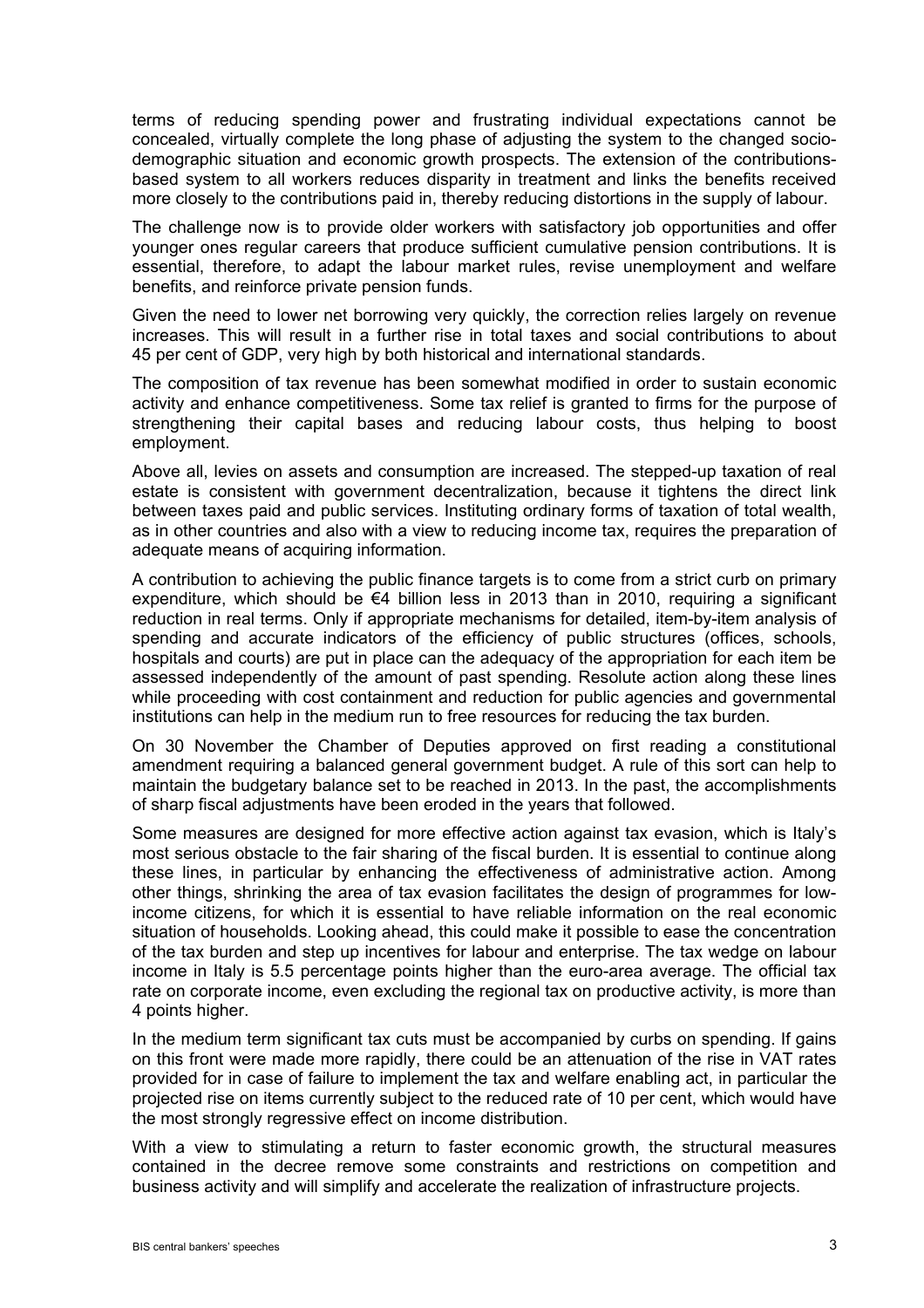The liberalization of pharmacies, retailing and transport resumes the reform processes initiated in the second half of the last decade. Powers of regulation and monitoring are assigned to independent authorities (which will incorporate today's existing agencies) in the sectors of water management and postal services. This is a course already given significant impulse by the measures taken during the summer concerning professional services and local public services; it must be resolutely pursued with effective implementation of the measures already enacted.

Further reforms will be needed to make the set of structural actions consistent and comprehensive, with priorities being established and account taken of Italy's standing in the most common international rankings, in order to improve the perception of the country system by foreign investors as well.

The Government's decision not to intervene immediately, in the decree, on issues involving employment relations and unemployment and welfare benefits will make it possible to hear the views of labour and employer organizations. Nevertheless, action on these matters is urgent, in particular to provide for easier and more secure access to the job market for young people and ensure that they can achieve economic advancement that is not ephemeral. Welfare reform should form part of an overall vision of social protection guided by the principle of universality. This means, among other things, combining the income support programmes for workers who lose their jobs with active policies of retraining and occupational reintegration.

## **3. The outlook**

Over the past few months the outlook for growth in the euro area has deteriorated steadily. Cyclical indicators point to a further slackening of economic activity in the fourth quarter from the already low rates of growth registered in the central part of the year. The Eurosystem projections released yesterday, which are basically in line with the latest estimates of the main international organizations and leading private forecasters, are for modest GDP growth in 2012, held back on the one hand by the slowdown in world trade and less expansive budgetary policies and on the other by the sovereign debt strains and the heightened risk aversion of economic agents.

Against this backdrop, economic activity in Italy is subject to additional factors of fragility, connected above all with the large public debt; these will be reflected in a contraction of GDP in 2012 and very slow growth in 2013. The worsening of the growth outlook since last summer's forecasts reflects the measures for the adjustment of the public finances enacted in recent months and the exceptional widening of the spread vis-à-vis German government bonds, which is being passed through to the cost of finance to the private sector and the spending plans of households and firms, thereby diminishing the domestic component of aggregate demand. A further tightening of credit supply terms could follow if banks continue to encounter funding difficulties on wholesale markets.

The macroeconomic picture for the next few quarters is marked by extraordinarily great uncertainty, provoked mainly by the euro-area public debt crisis. If the yield spreads on government bonds were to remain very wide for a long time, this would further undermine the outlook for growth and constitute an obstacle to the planned adjustment of the public finances. Restoring confidence is essential to sustain growth.

Other things being equal, the budget measures contained in the decree, which are indispensable to avert still worse scenarios, will inevitably have a negative impact on economic activity. Going by the historical pattern, the impact of the additional measures on GDP can be estimated as amounting to about half a percentage point over the next two years.

However, this restrictive effect may be countered by the positive effects of increased confidence in Italy's ability to honour its debt and improving medium-term prospects for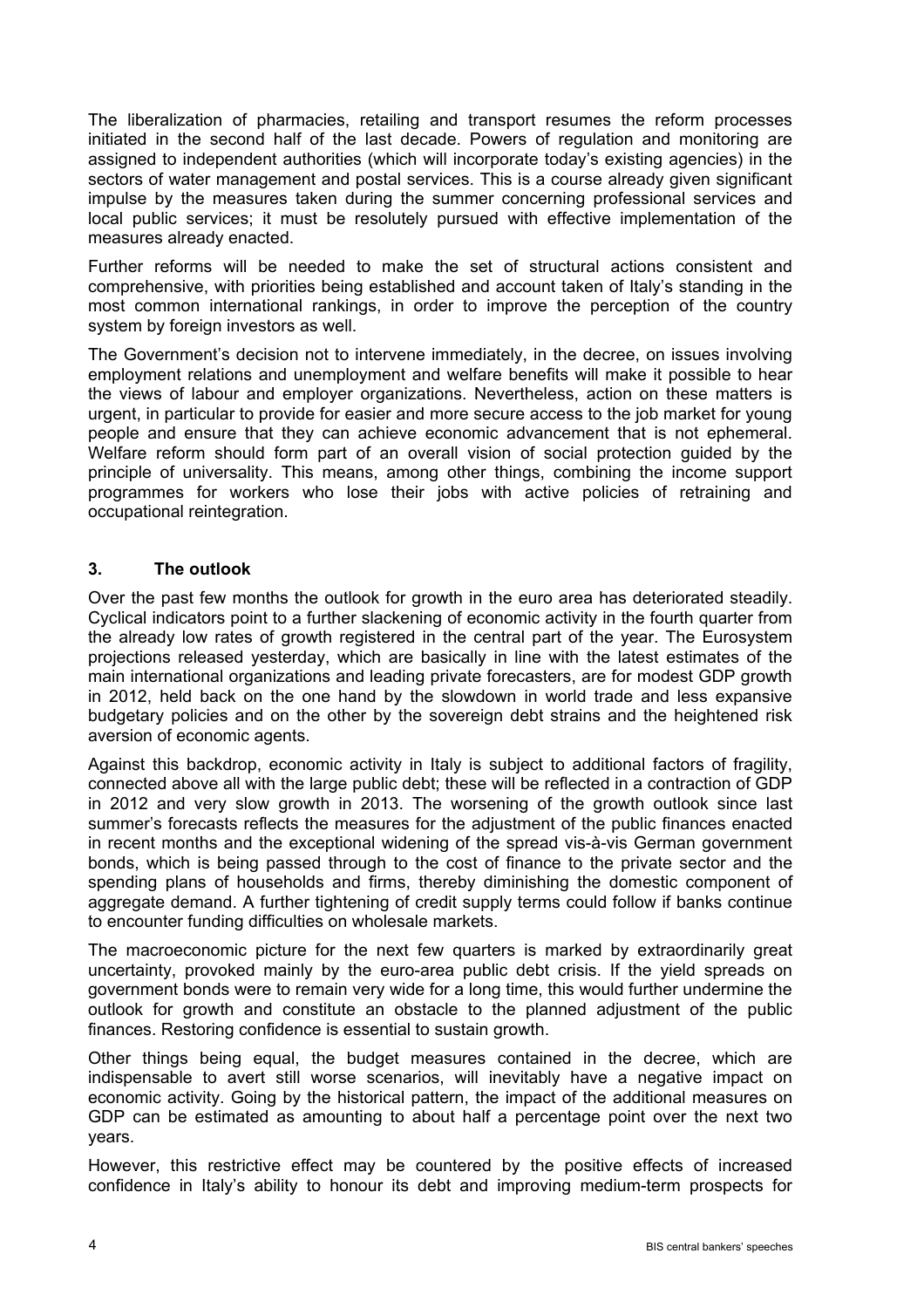economic growth. A reduction in the cost of finance to the public sector and to households and firms could favour growth in the immediate. The initial impact of the Government's measures is indicative: the day after the announcement of the package the yield on ten-year bonds came down by 80 basis points. A reduction of that amount, if it were permanent and extended to the entire yield curve, would largely compensate for the restrictive effects of the budget package.

The Government has also introduced measures to sustain economic growth, such as a tax allowance for corporate equity, the deductibility of the portion of IRAP relating to labour costs, provisions to foster competition and measures for infrastructure investment. Action must proceed with wide-ranging measures that gradually bring the economy up to a higher and better balanced growth path.

It is crucial to establish a clear and credible comprehensive framework within which to place individual measures. This programme must comprise both the measures already specified and those to be designed starting today. It must apply both to the measures that can be taken in the short term and to those that will require more time. A comprehensive approach to the design of pro-growth measures can bolster confidence in the prospects for our economy, with beneficial effects on investment and the cost of the public debt.

The measures – as we know – must aim to reduce administrative costs and the length of judicial proceedings; improve the efficacy of regulation and stimulate competition; raise the quality of public services and obtain better terms for infrastructure projects, including by means of resolute action on the legality front; they must also remove the obstacles to the growth of firms' size, enhance the formation of human capital, facilitate innovation and improve the working of the labour market.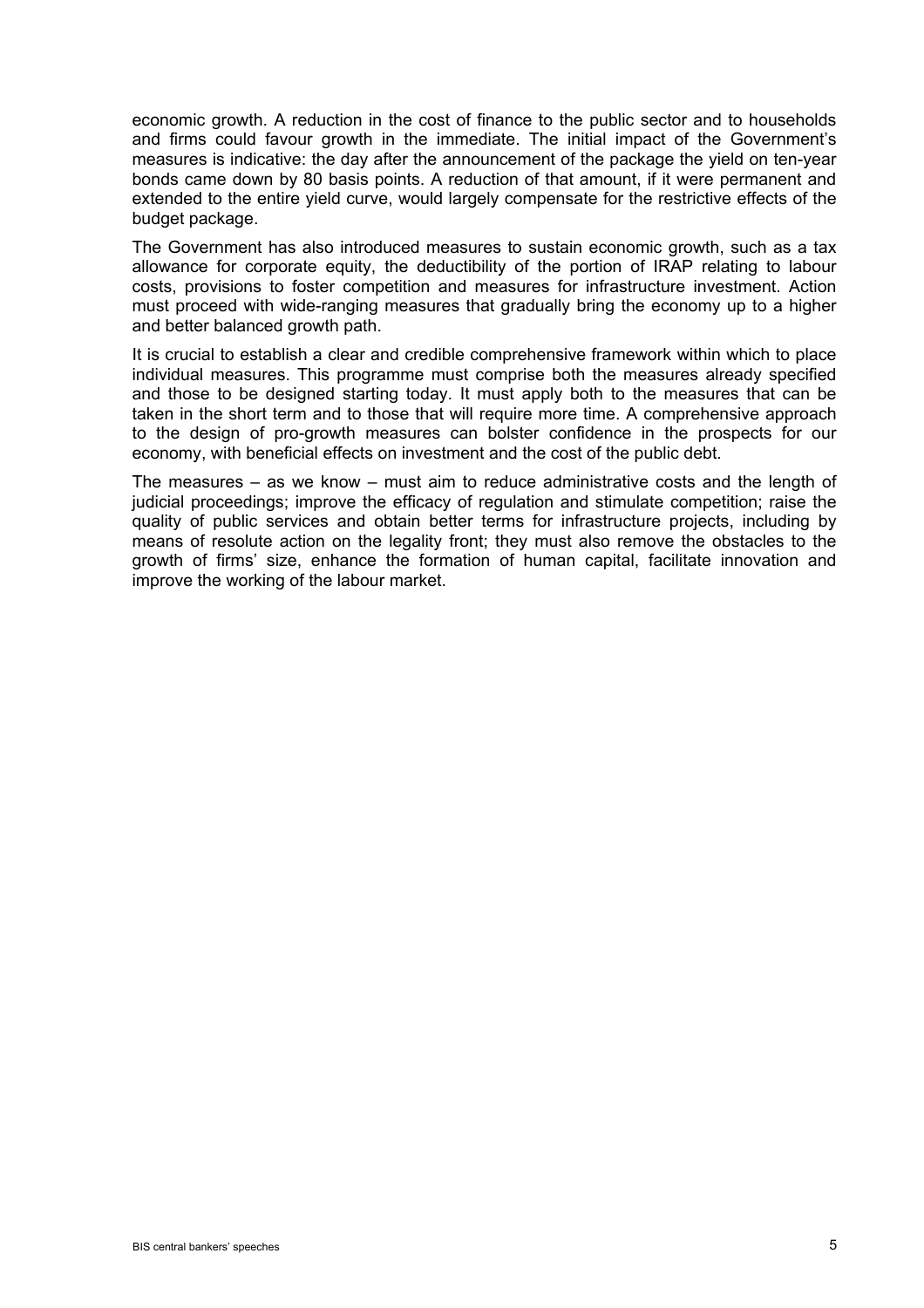## **Appendix: Summary of the decree law's main provisions**

## **A.1 Measures that increase revenue**

The decree produces increased revenue of  $\epsilon$ 25.5 billion in 2012,  $\epsilon$ 24.6 billion in 2013 and €24.1 billion in 2014. Most of the increase comes from the taxation of real estate and excise duties. Other measures increase the taxation of assets other than real estate. Further provisions are designed to strengthen the fight against tax evasion.

**Taxation of real estate**. – The decree brings forward the entry into force of the own municipal tax (IMP), instituted by the legislative decree on municipal federalism, from 2014 to 2012 and modifies the related tax base significantly. The latter now includes first homes and is calculated by applying higher adjustment factors to upwardly revised cadastral income than those previously in force for the municipal property tax (ICI), especially for residential buildings.

As already provided by the March legislative decree for the implementation of municipal federalism, the new tax supersedes ICI and personal income tax (plus the related surtaxes) on imputed income from non-leased property (second homes). The basic IMP rate is confirmed at 0.76 per cent, except for first homes and rural buildings for instrumental use, to which reduced rates of respectively 0.4 and 0.2 per cent apply. For first homes there is a tax credit of €200. Municipalities may raise or lower the basic rate by 0.3 percentage points and the rate on first homes by 0.2 points. They may also raise the tax credit up to the amount of the tax due, but in this case they may not increase the ordinary rate for houses available for use by the owner.

The central government is reserved half of the receipts from buildings other than first homes and rural buildings for instrumental use, determined by applying the basic rate; that share is officially estimated at €9 billion. The increase in municipal revenues deriving from the introduction of IMP (€2 billion according to the official estimates) is offset by a reduction in central government transfers to municipalities.

Going forward, the revision of cadastral values needs to be accelerated. According to the Revenue Agency's latest estimates, the overall market value of the stock of housing is much higher than its taxable value; the discrepancy increases with the real-estate wealth of the owners; it also varies greatly according to the exact urban location and age of the building. Updating cadastral values would permit a rebalancing of these distributive aspects while keeping receipts unchanged.

*Regional personal income surtax*. – The decree law has raised the basic rate of the regional personal income surtax from 0.93 to 1.23 per cent with effect from the 2011 tax year. According to the official estimates, this will produce additional revenue of €2.2 billion from 2012 onwards, offset in regional budgets by the reduction in central government transfers to finance health care.

*Excise duties*. – The decree provides for an immediate increase in the excise duties on petrol, diesel oil, LPG and methane for use as fuels, with the additional revenue estimated at €5.9 billion per year (including the secondary effects on value-added tax); the receipts from the above excise duties are put at more than €30 billion. The impact of these increases on consumer price inflation in 2012 will be on the order of 0.2 percentage points.

*Taxation of assets other than real estate.* – The decree law rationalizes the measure introduced with the first budget correction during the summer regarding the stamp duty on securities accounts by extending the tax to apply to financial products not held in securities accounts, except for pension funds and health funds. The tax levied as a fixed amount for different securities value brackets is replaced by a proportional levy of 0.1 per cent in 2012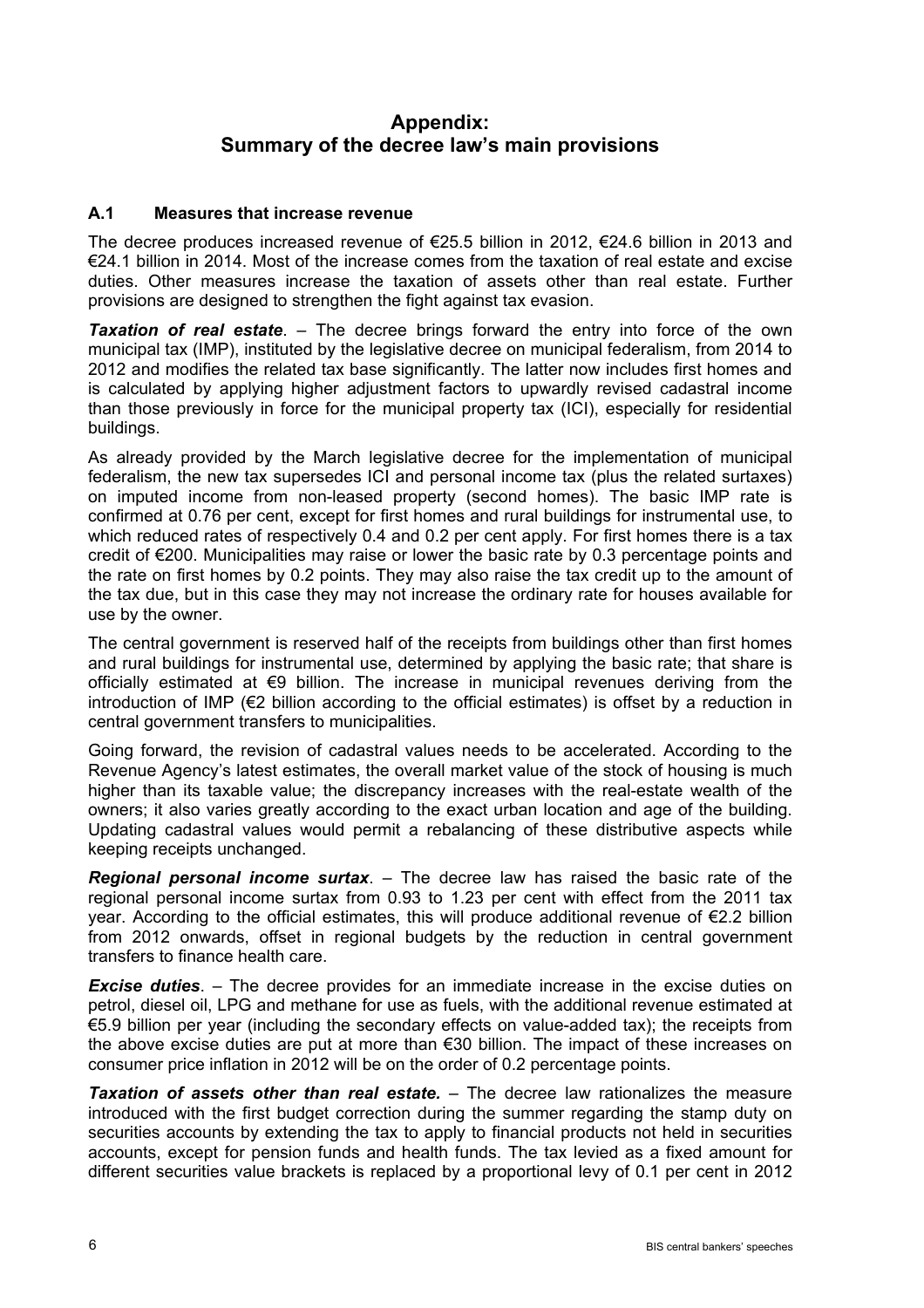and 0.15 per cent thereafter. A minimum of €34.20 and maximum of €1,200 are set for the amount of tax payable. Lastly, where possible the securities are to be calculated at market rather than face value. According to the official estimates, the additional revenue with respect to the stamp duty enacted during the summer should be €1 billion a year in the next two years and €0.5 billion a year thereafter.

The decree also establishes a one-off 1.5 per cent levy on assets repatriated or disclosed under the favourable tax measures introduced in 2001 and 2009, with the proceeds estimated at  $\epsilon$ 1.1 billion in 2012 and in 2013.

A series of provisions increase the taxes on the ownership and use of luxury goods such as large cars, boats and airplanes. They will yield additional revenue of  $\epsilon$ 0.4 billion.

*Measures against tax evasion.* – The decree attacks tax evasion by reducing the ceiling for cash transactions from €2,500 to €1,000. A further reduction would be desirable and should be accompanied by a reduction in the costs of using electronic money. In addition, to foster the emergence of tax bases, some benefits are introduced from 2013 onwards for natural persons, partnerships and taxpayers subject to sector studies adopting transparent courses of conduct in tax matters.

Checks conducted by the Revenue Agency and the Finance Police on the basis of specific analyses of the risk of evasion are to be strengthened. Accordingly, from 2012 onwards banks and other financial intermediaries will be required to transmit the data on financial movements on customers' accounts to the authorities for the purpose of tax audits. By significantly expanding the database available to the tax authorities, the measure will facilitate the exercise of other powers such as the use of presumptive income tables and audits of persons not in conformity with sector studies. Further, INPS will be required to inform the tax authorities of the social and welfare services and benefits provided to taxpayers, thereby making it easier to check the accuracy of declared incomes.

To foster the modernization and efficiency of payment instruments and reduce the financial and administrative costs deriving from cash management, payments by general government in amounts greater than €500 are to be made by means of electronic instruments and cashless procedures.

## **A.2 Tax reductions**

The austerity package entails revenue decreases of €7.6 billion in 2012, €10.2 billion in 2013 and €12.0 billion in 2014. Apart from the safeguard clause, the main measures introduce tax reliefs in favour of firms.

*Deductibility of the return on new equity.* – Among the measures for growth, the decree law introduces an "aid to economic growth" modelled on the allowance for corporate equity, i.e. in the form of the deductibility of the normal return on equity, estimated by applying a notional return to new issues of equity. This mechanism makes for greater tax neutrality in the choices of corporate financing, fostering a reinforcement of Italian businesses' capital structure.

The facilitation applies to increases in equity capital with respect to the level at the end of the financial year in course on 31 December 2010. Given its incremental nature, the measure can couple moderate losses of revenue with powerful incentive effects and enable firms to undertake more innovative and potentially more productive and remunerative investment projects. Consequently it can foster the growth in size of Italian firms and impart impetus to new initiatives.

The expected reduction in receipts amounts to  $\epsilon$ 1.0 billion next year,  $\epsilon$ 1.4 billion in 2013 and  $\epsilon$ 2.9 billion in 2014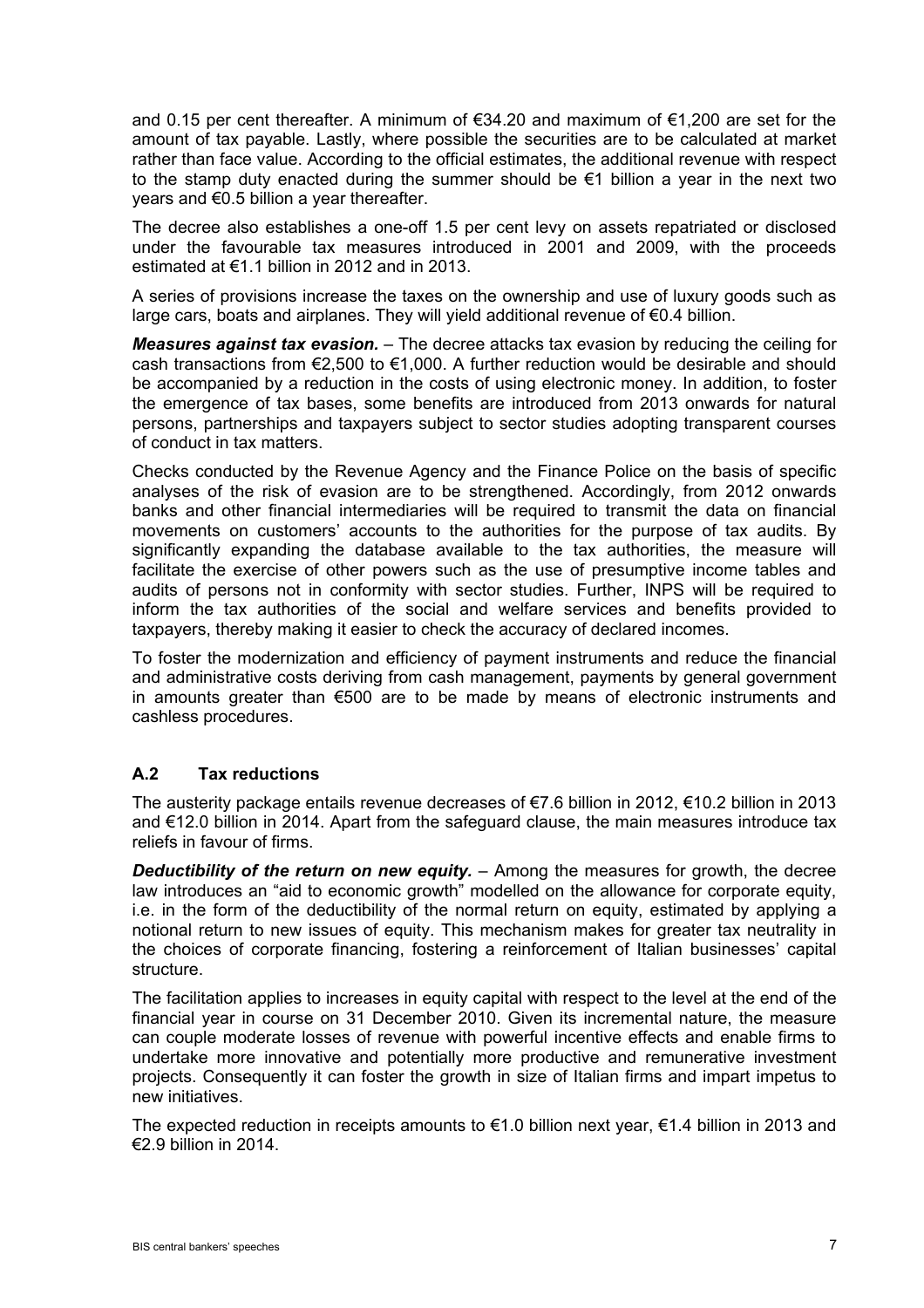*Deductibility of IRAP and reduction in labour costs.* – The staff costs subject to the regional tax on productive activities (IRAP) are to be totally deductible from corporate income tax and personal income tax from 2012 onwards, with an estimated decrease in revenue of €1.5 billion in 2012, €1.9 billion in 2013 and €2.0 billion in 2014. Furthermore, the deduction from the IRAP tax base that firms can claim for each new female employee or each new employee under age 35 hired on a permanent contract is increased by €6,000. By reducing labour costs, these measures could have positive effects on firms' competitiveness and the labour market participation of women and young people.

In the case of an employee with gross earnings equal to the national accounts average for 2010, the new deductions for workers under 35 and for women constitute a benefit equivalent to 0.5 per cent of the cost of labour.

## **A.3 Measures affecting expenditure**

Expenditure will be reduced mainly through intervention on pensions and transfers to local government. Measures will also be taken to contain the running costs of public agencies and institutional bodies.

*Pensions.* – The decree law completely overhauls the rules on pensions.

From 2012 the contributions-based method of calculating pensions will also apply on a pro-rata basis to people with over 18 years of contributions in 1995: this will reduce, albeit to a limited degree, the unequal treatment favouring this category (in fact, for everyone else the new method has been in use since 1995).

From 2018 the adjustment of qualifying age and contribution requirements to life expectancy and the recalculation of the coefficients for converting the total amount of contributions into income will take place every two years, instead of every three.

As far as old-age pensions are concerned, the alignment of the qualifying age for female workers in the private sector to that of other workers will be brought forward. The qualifying age will be 66 for everyone starting in 2018 (barring any increments due to changes in life expectancy).

The quota system for long-service pensions is abolished. In order to claim such benefits the following requirements must be met: in 2012, 42 years and 1 month of contributions for men and 41 years and 1 month of contributions for women. If retirement is taken before the age of 62, a penalty is levied amounting to 2 per cent for each year up to that age. In addition, the qualifying age of 62 years and the qualifying contribution period are henceforth anchored to future changes in life expectancy.

The system of "claim windows" is abolished and the qualifying age and contribution requirements are increased accordingly. This change does not alter the full retirement age, but it does simplify the regulations.

For workers paying into the contribution system alone, i.e. those who entered the workplace on or after 1 January 1996, an element of flexibility is offered: they may claim their pension if they fulfil the following requirements: 63 years of age, 20 years of contributions, and a pension equal to at least 2.8 times the minimum state pension. In practice, it will be a long time before this rule is applied on a large scale. The qualifying age of 63 years will also take account of changes in life expectancy.

The contribution rate for self-employed workers is increased (by 0.3 percentage points a year, to a maximum of 22 per cent). A solidarity contribution is introduced from 2012 to 2017, to be levied on contributions paid into and pensions paid out by the airline workers' pension fund and other pension funds incorporated into the INPS employee workers' pension fund (only if those pensions are more than five times the minimum).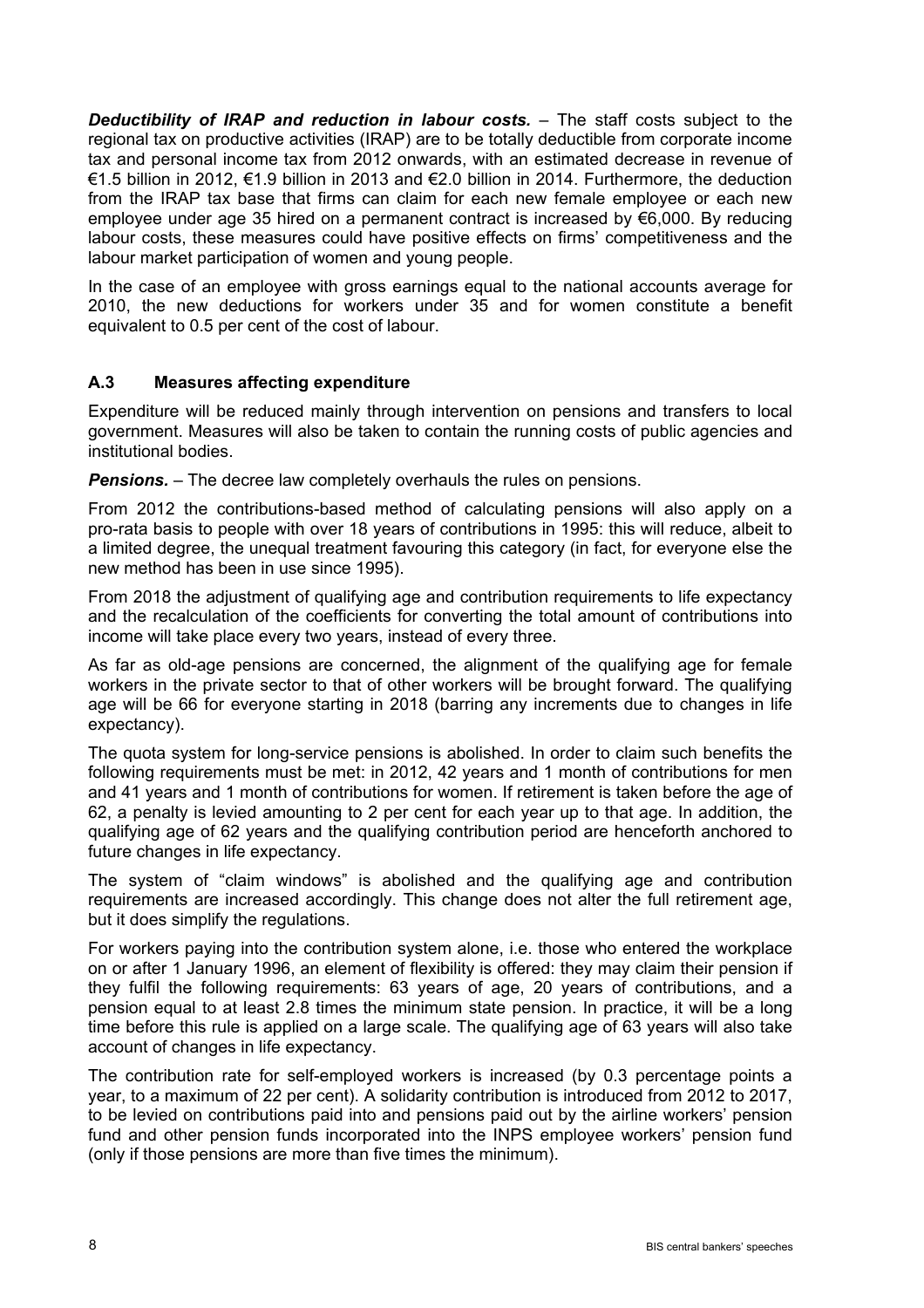Last, the indexation of pensions amounting to more than twice the minimum ( $\epsilon$ 937) is suspended in 2012 and 2013, thereby reducing net borrowing by  $\epsilon$ 2.9 billion and  $\epsilon$ 4.9 billion. This measure replaces the one included in the summer reform package. There is no change in the solidarity contribution applying to pensions of over €90,000 (equal to 5 per cent of the part from €90,000 to €150,000 and 10 per cent of the amount exceeding €150,000).

*Transfers to local government.* – The austerity package includes a reduction of €2.8 billion in local government transfers starting in 2012: €0.9 billion less to the special-statute regions, €0.4 billion less to the provinces and €1.5 billion less to the municipalities. For the specialstatute regions the spending cuts are enacted through ad hoc coordination procedures and for the provinces and municipalities through reductions in transfers to the experimental "re-balancing" funds (for the redistribution of property taxes) and to the fiscal revenue equalization funds (as well as in fiscal transfers to such bodies in Sicily and Sardinia).

*Operating costs of some public agencies and institutional bodies.* – Measures are introduced to reduce the operating costs of some public agencies. A few of the latter are abolished and their functions, and permanent staff, transferred to other bodies.

The functions of INPDAP (National Pension Institute for General Government Employees) and ENPALS (National Pension and Healthcare Institute for the Entertainment Industry) are transferred to INPS. This measure is estimated to produce a saving of at least €20 million in 2012, €50 million in 2013 and €100 million from 2014, which will be devolved to the sinking fund for the redemption of government securities.

The decree envisages a reduction in the number of independent administrative authorities.

If the committee instituted under the July package with the objective of bringing the compensation of Italian elected offices into line with European averages has not completed its mandate by the end of 2011, the Government will introduce a measure of its own.

The functioning of the provinces is to be overhauled by taking action on three levels: transferring functions to municipalities and regions (except for municipal policy guidance and coordination), reducing the number of councillors to a maximum of ten (appointed by the elected municipal bodies within the province), and eliminating the board of councillors, with the exception of the chairman. The measures should be finalized by 30 April 2012. More drastic measures to eliminate and reorganize local authorities may be introduced by laws of constitutional force.

Economies of scale are exploited by adopting centralized management systems for calls to tender issued by municipalities with up to 5,000 inhabitants. Moreover, elected offices of local authorities not envisaged in the Constitution will not receive any compensation.

*Increases in expenditure.* – The austerity package includes some measures that raise expenditure; the increase in spending is estimated at  $\epsilon$ 4.6 billion in 2012 and  $\epsilon$ 3.6 billion in 2013 and 2014. The budget funds for development and local transport are increased (by €1.8 billion each year for the next three years). In addition, peace missions are to receive new funding (€0.8 billion in 2012) and spending on road transport is expected to rise (by €1.1 billion each year) to offset the increase in costs resulting from higher fuel taxes.

#### **A.4 Other measures**

The impact on the budget of some of the measures included in the package is not quantified for reasons of caution. Above all, these are measures that regulate the allocation of part of the revenue from the sale of CO2 emission quotas to the sinking fund for the redemption of government securities.

The fund is also allocated any revenue from projects envisaged under the package to enhance public real-estate assets at local level by setting up companies, consortiums or local property funds. Such projects are promoted by the State Property Office, which works with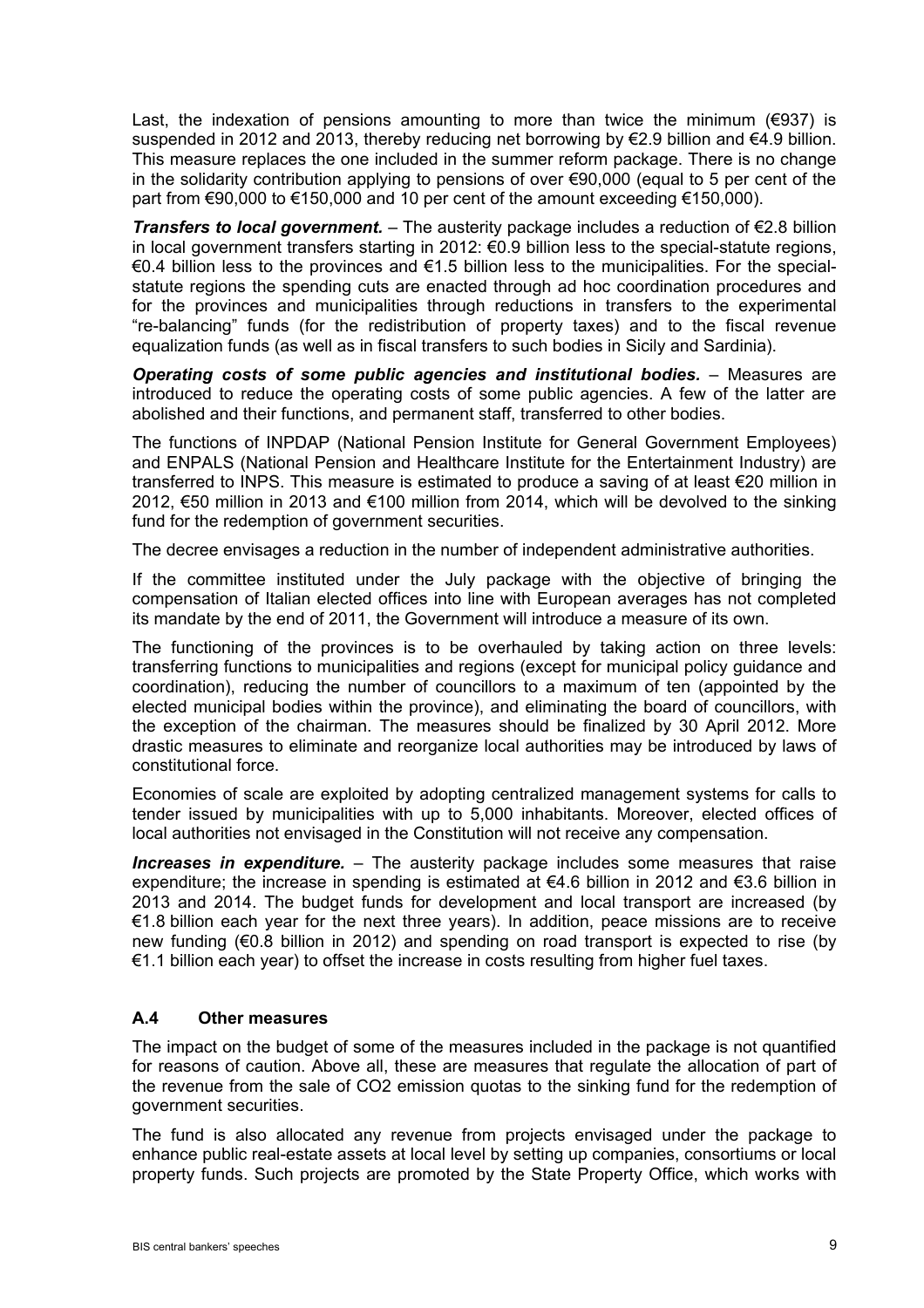the public management agencies and can join the company or other body as partner, as well as select potential private sector participants. These measures are in line with the commitments entered into by the previous government.

The austerity package also provides for lira coins, notes and banknotes still in circulation to lapse and for their value to be assigned to the sinking fund for the redemption of government securities. At the beginning of December, lira banknotes in circulation amounted to €1,272 million; after the adoption of the euro, the Treasury was assigned €837 million, of which €662 million represented an advance on the lire that would lapse on 28 February 2012 and €175 million represented lira banknotes lapsing in the interval; the remaining sum to be assigned to the Treasury should therefore be on the order of €600 million.

## **A.5 Structural measures for growth**

*Liberalizations.* – The decree law provides for the liberalization of shop opening hours and days, extending the trial measures adopted in tourist locations and cities of art and culture, and introduces the principle of freedom of opening hours, excluding restrictions of any kind except for those safeguarding workers' health and the environment.

In order to promote competition in the pharmacy sector and lower the prices paid by consumers for pharmaceutical products, the decree proposes to expand the distribution channels of several kinds of drug (included in the "Fascia C" category) in municipalities with more than 15,000 inhabitants, and to allow discounts to be applied freely to the prices of all products sold in pharmacies and approved retail outlets. These measures go some way towards increasing competition in the system. The sector's liberalization could be advanced by the adoption of measures allowing the number of pharmacies in Italy to be increased.

In the rail, air and sea transport sector, which remains among those least exposed to competition, provision is made for the adoption of a set of measures, to be implemented via governmental regulations, designed to achieve full liberalization. A key element of the new sector regulations is the creation of an independent authority, whose proposed functions and powers respond to the need to ensure it can regulate the sector effectively.

The liberalization measures should be extended to other sectors that are only moderately exposed to competition, such as urban mobility and postal services.

*Additional measures to foster competition.* – The decree establishes important principles regarding the freedom of economic initiative and the limits and procedures of state regulation. Moreover, it abrogates, with immediate effect, a series of restrictions on engaging in economic activities.

The abolition of the regulatory agency for postal services and the national agency that regulates and supervises water services, and the transfer of their functions to existing authorities, goes some way towards achieving more effective sector regulation insofar as it ensures greater independence of the regulator.

*Measures for industrial development.* – The decree contains measures to support innovation and bolster policies facilitating firms' access to credit. On the innovation side, it expands the range of investments that qualify for support under the Revolving Fund to Support Enterprises and Research Investment; in particular, it provides for the inclusion of industrial innovation projects, an area where Italy's shortcomings are especially marked by European standards. Regarding access to credit, the Guarantee Fund for Small- and Medium-sized Enterprises is strengthened, first by being refinanced, and second, by modifying how it works, thereby attenuating the risks associated with the tighter lending standards businesses and banks anticipate in the coming months, and lessening the operational difficulties the Fund is experiencing owing to the large number of requests for guarantees received in recent years. These measures confirm the central role which this instrument has played in facilitating access to credit from the onset of the crisis.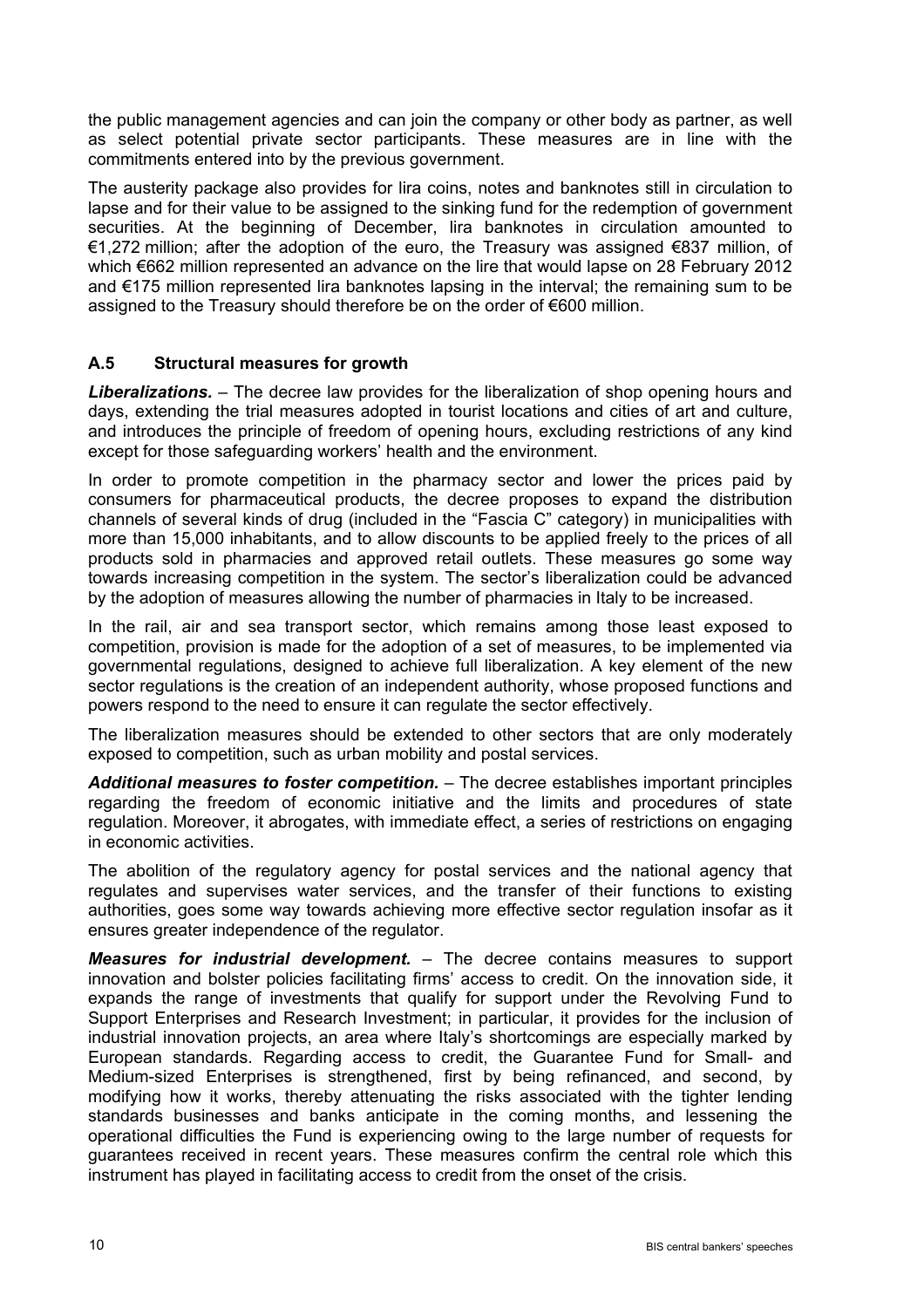*The implementation of infrastructure projects.* – The decree contains several measures aimed at simplifying and speeding up the implementation of infrastructure projects. In particular, by strengthening the powers of the Ministry for Infrastructure and Transport, the criteria and procedures for identifying strategic works are rationalized and simplified, the approval procedure streamlined, and powers to verify the progress of works introduced. There are plans to encourage greater involvement by private capital in the realization of public works and to increase recourse to public-private partnerships. Measures are introduced to make tender procedures more efficient by centralizing orders and to facilitate the participation of small and medium-sized enterprises.

Overall, the measures are consistent with the objectives of speeding up the procedures and achieving greater involvement of private capital in the implementation of infrastructure. However, the proper use of public-private partnerships requires safeguards to guarantee the clear and efficient allocation of risks and careful monitoring of projects' day-to-day management. It is also important to ensure there are adequate technical skills at local government level to guarantee pursuit of the public interest.

*Interventions in the banking system.* – The decree law includes measures to ease tensions in the banking system stemming from the sovereign debt crisis. Under one provision, Italian banks can benefit from a state guarantee for their liabilities at least until June 2012. The Italian government must intervene to enable banks to raise the funds needed to finance loans to firms and households. The procedures for benefiting from state guarantees are set out in accordance with the European Commission recommendations on the application of the rules on state aid to measures supporting banks in the context of the financial crisis. The measure has no effect on net borrowing or, until such time as the guarantee is executed, general government debt. To qualify, banks must meet requirements drawn up in a way that ensures the guarantee is provided only to financially sound intermediaries experiencing temporary liquidity problems. The decree specifies the liabilities that are covered by the guarantee, to prevent it from being extended to the entire stock of bank liabilities.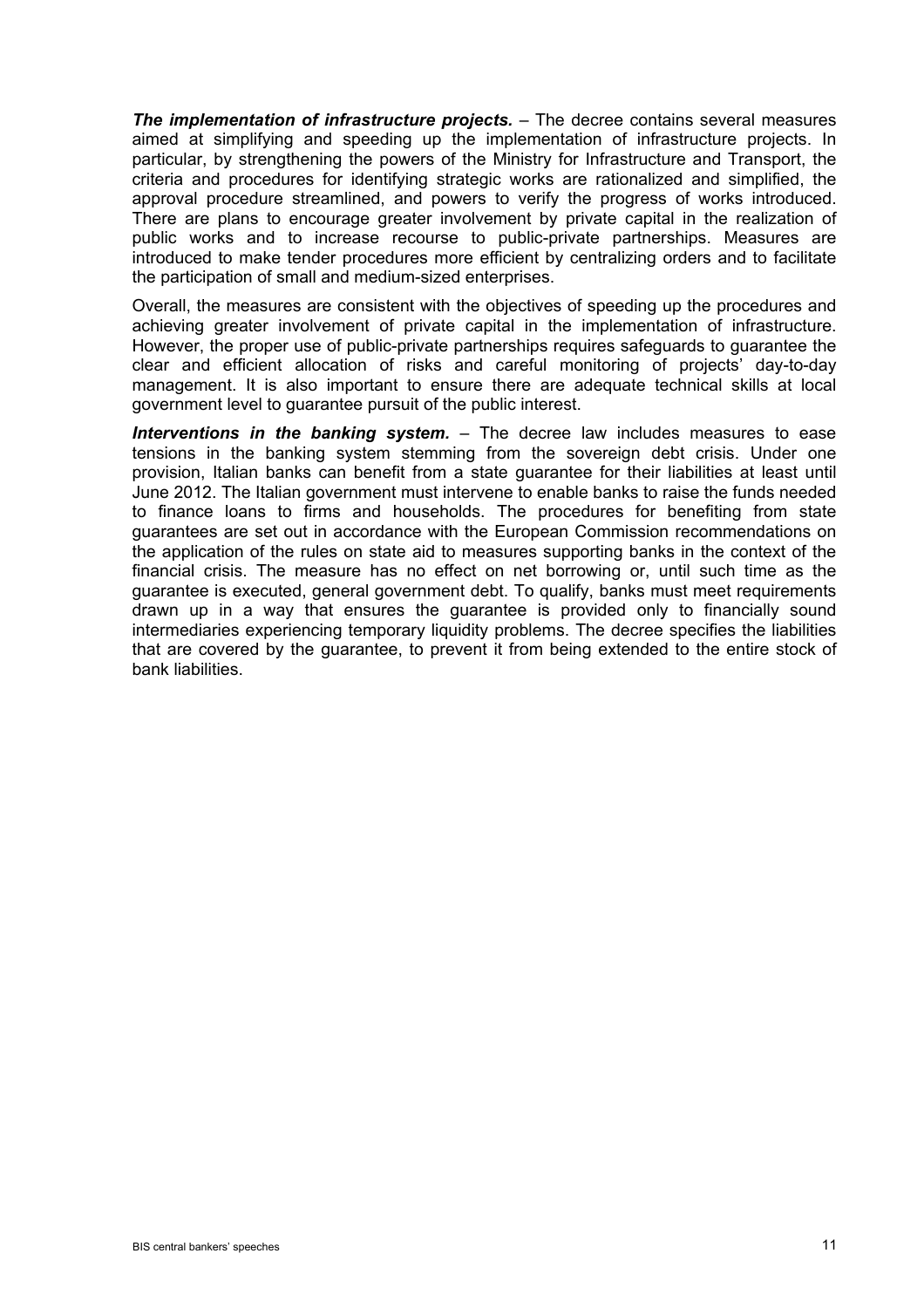*TABLES AND FIGURES*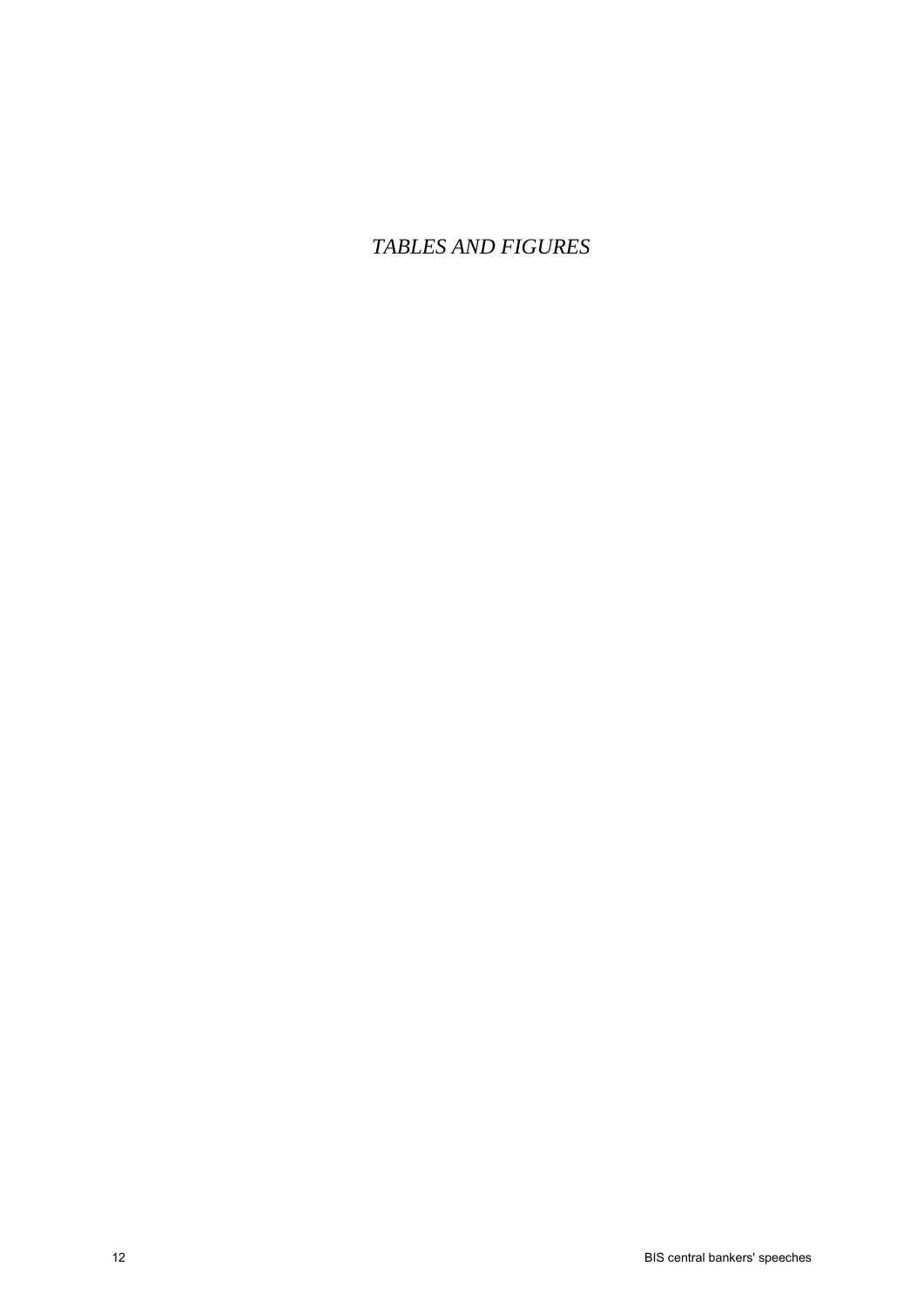- *Table 1. Main public finance indicators for general government*
- *Table 2. General government revenue*
- *Table 3. General government expenditure*
- *Table 4. General government consolidated accounts on a current legislation basis*
- *Table 5. General government borrowing requirement*
- *Table 6. Effects on the general government consolidated accounts of the budgetary measures adopted in the summer and of those introduced in the 2012 Stability Law*
- *Table 7. Effects on the general government consolidated accounts of the measures included in Decree Law 201/2011*
- *Table 8. Total effect on net borrowing of the recent budgetary packages*
- *Table 9. Objectives for the public finances and the budgetary packages*
- *Table 10. Minimum contribution and age requirements for retirement*
- *Figure 1. Net borrowing (+) and lending (-) in the euro-area countries in 2010*
- *Figure 2. Gross public debt in the euro-area countries in 2010*
- *Figure 3. Composition of general government revenue in the euro-area countries in 2010*
- *Figure 4. Composition of general government expenditure in the euro-area countries in 2010*
- *Figure 5. Twelve-month cumulative borrowing requirement*
- *Figure 6. State budget tax revenue*
- *Figure 7. 10-year government bond yield differentials with respect to Germany in 2009-11*
- *Figure 8. 10-year government bond yield differentials with respect to Germany in 2011*
- *Figure 9. Average cost of the debt, average gross interest rate on BOTs, and gross yield on 10-year BTPs*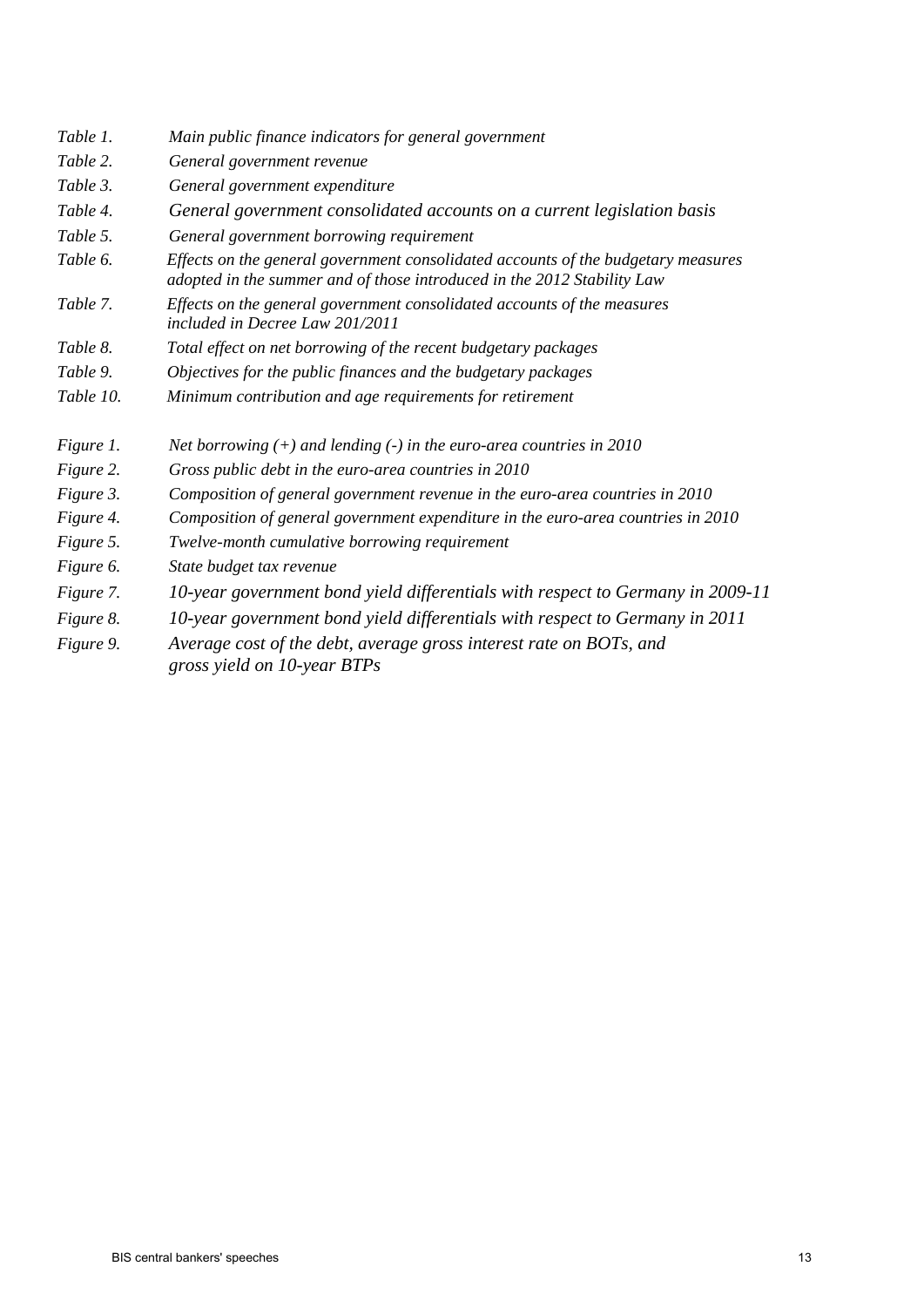Table 1

| Main public finance indicators for general government (1)<br>(as a percentage of GDP) |       |       |       |      |                   |      |       |       |        |        |
|---------------------------------------------------------------------------------------|-------|-------|-------|------|-------------------|------|-------|-------|--------|--------|
|                                                                                       | 2001  | 2002  | 2003  | 2004 | 2005              | 2006 | 2007  | 2008  | 2009   | 2010   |
| Revenue                                                                               | 44.7  | 44.1  | 44.7  | 44.3 | 43.9              | 45.5 | 46.5  | 46.5  | 46.8   | 46.4   |
| Expenditure (2)                                                                       | 47.8  | 47.2  | 48.4  | 47.8 | 48.3              | 49.0 | 48.2  | 49.2  | 52.3   | 51.0   |
| of which: interest payments                                                           | 6.2   | 5.6   | 5.1   | 4.7  | 4.6               | 4.6  | 5.0   | 5.2   | 4.6    | 4.5    |
| Primary surplus                                                                       | 3.1   | 2.5   | 1.5   | 1.2  | 0.2               | 1.2  | 3.4   | 2.5   | $-0.8$ | $-0.1$ |
| Net borrowing                                                                         | 3.1   | 3.1   | 3.6   | 3.5  | 4.4               | 3.4  | 1.6   | 2.7   | 5.4    | 4.6    |
| Borrowing requirement                                                                 | 4.6   | 2.9   | 2.9   | 3.6  | 5.0               | 4.0  | 1.7   | 3.1   | 5.6    | 4.3    |
| Borrowing requirement<br>net of privatization receipts                                | 5.0   | 3.0   | 4.2   | 4.2  | 5.3               | 4.0  | 2.0   | 3.1   | 5.7    | 4.3    |
| <b>Debt</b>                                                                           | 108.2 | 105.1 | 103.9 |      | 103.4 105.4 106.1 |      | 103.1 | 105.8 | 115.5  | 118.4  |

Source: For the general government consolidated accounts, based on Istat data.

(1) Rounding may cause discrepancies in totals. – (2) This item includes the proceeds of sales of public real estate with a negative sign.

|                                                            |      |      |      |      |      |      |      |      |      | Table 2 |  |
|------------------------------------------------------------|------|------|------|------|------|------|------|------|------|---------|--|
| General government revenue (1)<br>(as a percentage of GDP) |      |      |      |      |      |      |      |      |      |         |  |
|                                                            | 2001 | 2002 | 2003 | 2004 | 2005 | 2006 | 2007 | 2008 | 2009 | 2010    |  |
| Direct taxes                                               | 14.7 | 13.8 | 13.3 | 13.3 | 13.2 | 14.3 | 15.0 | 15.2 | 14.6 | 14.5    |  |
| Indirect taxes                                             | 14.1 | 14.2 | 13.9 | 14.0 | 14.1 | 14.8 | 14.6 | 13.7 | 13.5 | 13.9    |  |
| Capital taxes                                              | 0.1  | 0.2  | 1.3  | 0.6  | 0.1  | 0.0  | 0.0  | 0.0  | 0.8  | 0.2     |  |
| Tax revenue                                                | 28.8 | 28.2 | 28.6 | 27.8 | 27.5 | 29.1 | 29.6 | 28.9 | 28.9 | 28.7    |  |
| Social security contributions                              | 12.1 | 12.2 | 12.5 | 12.6 | 12.6 | 12.6 | 13.1 | 13.7 | 13.9 | 13.7    |  |
| Tax revenue and social<br>security contributions           | 41.0 | 40.5 | 41.0 | 40.4 | 40.1 | 41.7 | 42.7 | 42.6 | 42.8 | 42.3    |  |
| Other current revenue                                      | 3.5  | 3.5  | 3.4  | 3.6  | 3.5  | 3.6  | 3.5  | 3.6  | 3.8  | 3.8     |  |
| Other capital revenue                                      | 0.2  | 0.2  | 0.3  | 0.3  | 0.3  | 0.3  | 0.3  | 0.2  | 0.2  | 0.2     |  |
| <b>Total revenue</b>                                       | 44.7 | 44.1 | 44.7 | 44.3 | 43.9 | 45.5 | 46.5 | 46.5 | 46.8 | 46.4    |  |

Source: Based on Istat data.

(1) Rounding may cause discrepancies in totals.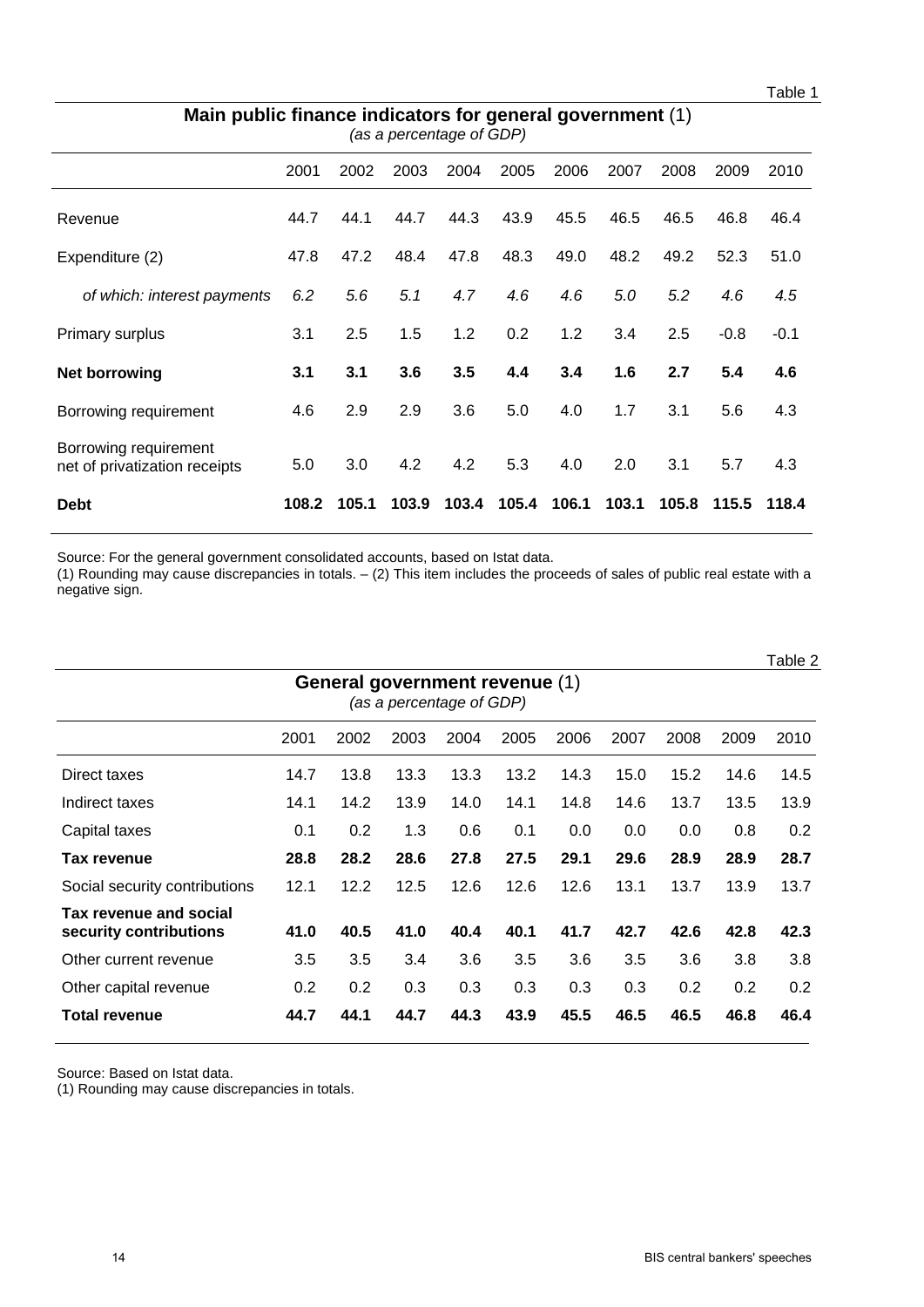|                                       | ັ    | (as a percentage of GDP) |      |      |      |      |      |           |      |      |
|---------------------------------------|------|--------------------------|------|------|------|------|------|-----------|------|------|
|                                       | 2001 | 2002                     | 2003 | 2004 | 2005 | 2006 | 2007 | 2008 2009 |      | 2010 |
| Compensation of employees             | 10.5 | 10.6                     | 10.8 | 10.7 | 10.9 | 10.9 | 10.6 | 10.8      | 11.2 | 11.1 |
| Intermediate consumption              | 5.0  | 5.1                      | 5.2  | 5.3  | 5.4  | 5.1  | 5.1  | 5.4       | 5.9  | 5.8  |
| Social benefits in kind               | 2.5  | 2.6                      | 2.6  | 2.7  | 2.8  | 2.8  | 2.7  | 2.7       | 2.9  | 2.9  |
| Social benefits in cash               | 16.1 | 16.5                     | 16.7 | 16.8 | 16.9 | 16.9 | 17.0 | 17.6      | 19.1 | 19.2 |
| Interest payments                     | 6.2  | 5.6                      | 5.1  | 4.7  | 4.6  | 4.6  | 5.0  | 5.2       | 4.6  | 4.5  |
| Other current expenditure             | 3.3  | 3.4                      | 3.6  | 3.6  | 3.7  | 3.6  | 3.7  | 3.8       | 4.2  | 4.1  |
| <b>Total current expenditure</b>      | 43.7 | 43.6                     | 44.0 | 43.9 | 44.2 | 44.0 | 44.1 | 45.4      | 47.9 | 47.5 |
| of which: excluding interest payments | 37.4 | 38.1                     | 38.9 | 39.1 | 39.6 | 39.3 | 39.1 | 40.3      | 43.3 | 43.0 |
| Gross fixed investment                | 2.4  | 1.7                      | 2.5  | 2.4  | 2.4  | 2.4  | 2.3  | 2.2       | 2.5  | 2.1  |
| Other capital expenditure (2)         | 1.8  | 1.9                      | 1.9  | 1.5  | 1.7  | 2.7  | 1.7  | 1.5       | 1.9  | 1.4  |
| <b>Total capital expenditure</b>      | 4.2  | 3.6                      | 4.3  | 3.9  | 4.1  | 5.0  | 4.0  | 3.8       | 4.4  | 3.5  |
| <b>Total expenditure</b>              | 47.8 | 47.2                     | 48.4 | 47.8 | 48.3 | 49.0 | 48.2 | 49.2      | 52.3 | 51.0 |
| of which: excluding interest payments | 41.6 | 41.7                     | 43.2 | 43.1 | 43.7 | 44.3 | 43.2 | 44.0      | 47.7 | 46.5 |

# **General government expenditure** (1)

Source: Based on Istat data.

 (1) Rounding may cause discrepancies in totals – (2) The figure for 2009 includes the extraordinary refund of the personal and corporate income tax overpayments made by firms in connection with the omitted deduction of 10 per cent of the regional tax on productive activities (IRAP) in the tax period up to 31 December 2008 (Article 6 of Decree Law 185/2006).

Table 4

#### **General government consolidated accounts on a current legislation basis** (1)

|                                                   | 2010   | 2011 | 2012                   | 2013   | 2014   | 2010    | 2011    | 2012         | 2013   | 2014 |
|---------------------------------------------------|--------|------|------------------------|--------|--------|---------|---------|--------------|--------|------|
|                                                   |        |      | as a percentage of GDP |        |        |         |         | growth rates |        |      |
| <b>Net borrowing</b>                              | 4.6    | 3.8  | 2.5                    | 1.3    | 1.1    |         |         |              |        |      |
| current                                           | 1.6    | 1.3  | 0.3                    | $-0.8$ | $-1.0$ |         |         |              |        |      |
| capital                                           | 3.0    | 2.5  | 2.2                    | 2.1    | 2.1    |         |         |              |        |      |
| <b>Primary surplus</b>                            | $-0.1$ | 1.0  | 3.4                    | 4.9    | 5.2    |         |         |              |        |      |
| <b>Primary expenditure</b>                        | 46.5   | 45.5 | 44.8                   | 44.2   | 43.9   | $-0.6$  | $-0.2$  | 0.0          | 0.8    | 2.1  |
| current                                           | 43.0   | 42.6 | 42.2                   | 41.7   | 41.4   | 1.2     | 0.9     | 0.8          | 0.9    | 2.2  |
| capital                                           | 3.5    | 2.9  | 2.5                    | 2.5    | 2.4    | $-18.8$ | $-14.0$ | $-11.8$      | $-0.5$ | 0.6  |
| <b>Interest payments</b>                          | 4.5    | 4.9  | 5.8                    | 6.1    | 6.2    | $-0.3$  | 10.2    | 21.8         | 7.5    | 4.3  |
| <b>Total revenue</b>                              | 46.4   | 46.5 | 47.9                   | 48.1   | 47.9   | 0.9     | 2.3     | 4.6          | 2.6    | 2.3  |
| of which: taxes and social security contributions | 42.3   | 42.5 | 43.8                   | 43.8   | 43.7   |         |         |              |        |      |
| <b>Reduction in tax reliefs</b>                   |        |      | 0.2                    | 1.0    | 1.2    |         |         |              |        |      |
| <b>Nominal GDP</b>                                |        |      |                        |        |        | 1.9     | 1.9     | 1.6          | 2.2    | 2.7  |
| Decree Law 201/2011                               |        |      |                        |        |        |         |         |              |        |      |
| Effects on net borrowing $(C = A - B)$            |        |      | $-1.3$                 | $-1.3$ | $-1.3$ |         |         |              |        |      |
| Expenditure (A)                                   |        |      | $-0.1$                 | $-0.4$ | $-0.6$ |         |         |              |        |      |
| Revenue (B)                                       |        |      | 1.1                    | 0.9    | 0.7    |         |         |              |        |      |

Source: Based on data published in *Relazione al Parlamento 2011*.

(1) Rounding may cause discrepancies in totals.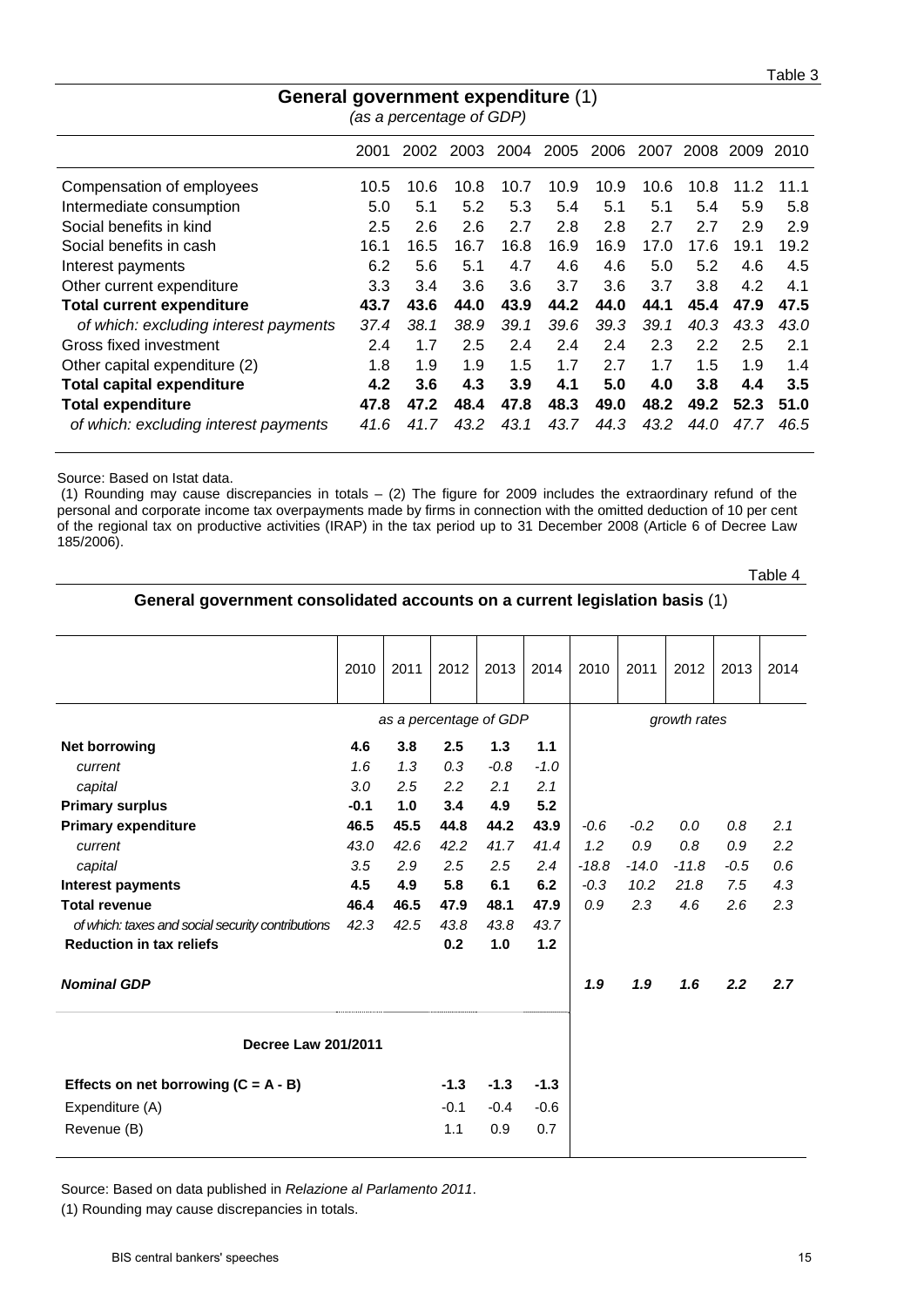## **General government borrowing requirement**

*(millions of euros)*

|                                                                                      |           | Year     |                     | First 10 months |           |          |  |
|--------------------------------------------------------------------------------------|-----------|----------|---------------------|-----------------|-----------|----------|--|
|                                                                                      |           |          |                     |                 |           |          |  |
|                                                                                      | 2008      | 2009     | 2010                | 2009            | 2010      | 2011     |  |
| Borrowing requirement net of settlements<br>of past debts and privatization receipts | 47,500    | 85,198   | 66,824              | 83,918          | 72,857    | 65,195   |  |
| Settlements of past debts                                                            | 1,653     | 1,519    | 187                 | 1,171           | 176       | 44       |  |
| in securities                                                                        | $\Omega$  | 0        | 0                   | 0               | $\Omega$  | $\Omega$ |  |
| in cash                                                                              | 1,653     | 1,519    | 187                 | 1,171           | 176       | 44       |  |
| Privatization receipts                                                               | $-19$     | $-798$   | -8                  | $-666$          | -8        | $-1,560$ |  |
| <b>Borrowing requirement</b>                                                         | 49,134    | 85,919   | 67,002              | 84,424          | 73,025    | 63,679   |  |
| <b>FINANCING</b>                                                                     |           |          |                     |                 |           |          |  |
| Cash and deposits (1)                                                                | 4,224     | 8,487    | 57                  | 4,508           | $-4,294$  | $-5,437$ |  |
| of which: Post Office deposits                                                       | $-5,683$  | $-1,487$ | $-4,809$            | $-1,407$        | $-3,952$  | $-3,006$ |  |
| Short-term securities                                                                | 19,502    |          | $-7,405$ $-10,103$  | 17,385          | 8,101     | 22,065   |  |
| Medium and long-term securities                                                      | 41,692    | 93,774   | 87,920              | 111,377         | 96,956    | 37,390   |  |
| Loans from MFIs                                                                      | $-1,132$  | 2,814    | 962                 | 4,778           | 2,270     | 1,539    |  |
| Other $(2)$                                                                          | $-15,152$ |          | $-11,752$ $-11,834$ | $-53,625$       | $-30,009$ | 8,122    |  |
| of which: deposits with the Bank of Italy                                            | -10.611   |          | $-11,399$ $-11,518$ | $-53,131$       | $-29,777$ | 5,985    |  |
| Memorandum item:<br>Borrowing requirement financed abroad                            | $-10,287$ | $-2,112$ | 443                 | $-709$          | 5,098     | 733      |  |

(1) Post Office funds, notes and coins in circulation, and deposits held with the Treasury by entities not included in general government. – (2) Includes deposits held with the Bank of Italy and securitizations.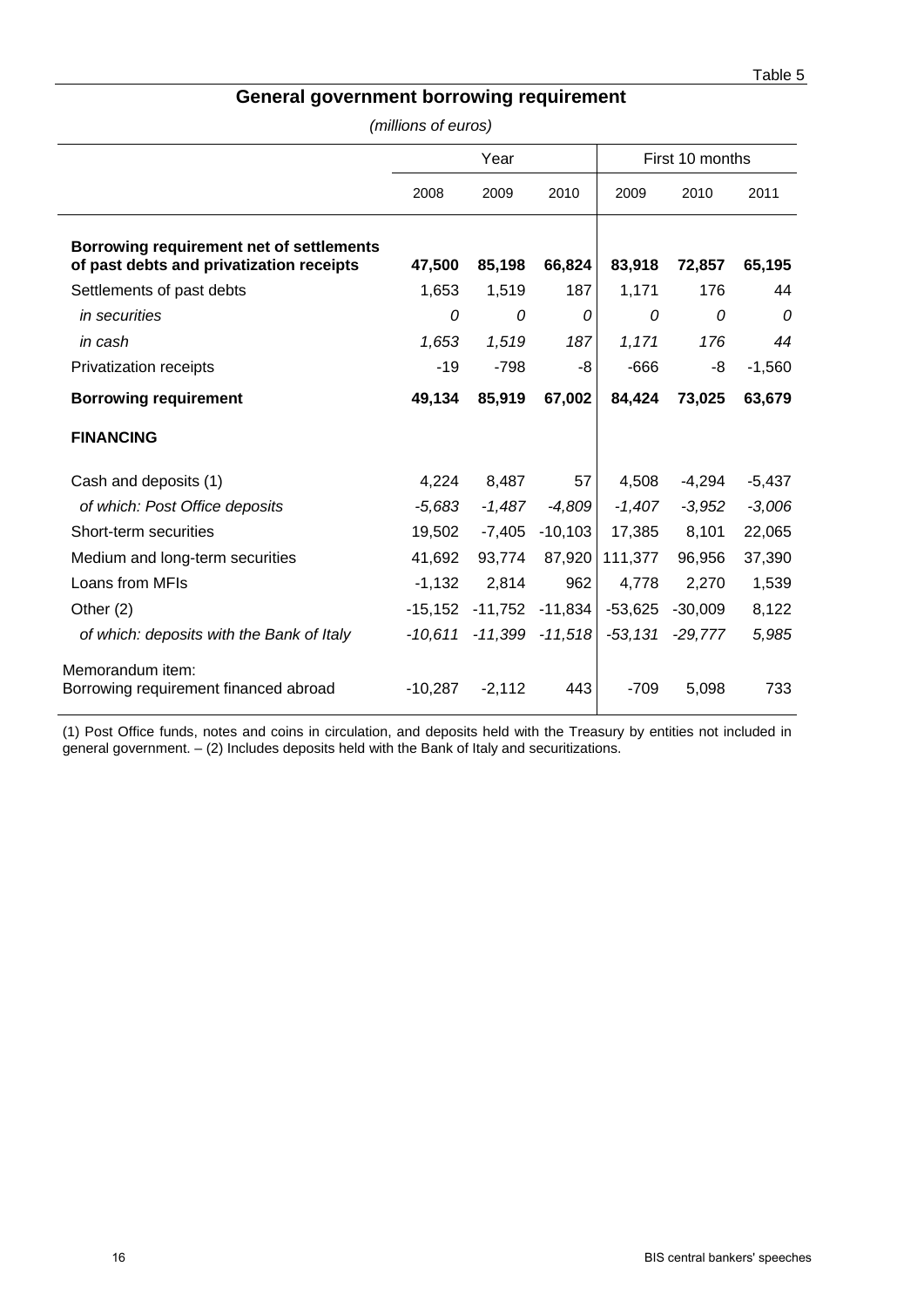#### **Effects on the general government consolidated accounts of the budgetary measures adopted in the summer and of those introduced in the 2012 Stability Law**  *(millions of euros)*

|                                                |                                                                                                 | 2011     | 2012     | 2013      | 2014      |
|------------------------------------------------|-------------------------------------------------------------------------------------------------|----------|----------|-----------|-----------|
| <b>Reduction in net borrowing</b>              |                                                                                                 | 2,840    | 28,593   | 54,423    | 59,891    |
| as a percentage of GDP                         | (Decree Laws 98/2011 and 138/2011 and Law 183/2011)                                             | 0.2      | 1.8      | 3.3       | 3.5       |
| Decree Law 98/2011 (ratified by Law 111/2011)  |                                                                                                 | 2,108    | 5,578    | 24,406    | 47,973    |
| Decree Law 138/2011 (ratified by Law 148/2011) |                                                                                                 | 732      | 22,698   | 29,859    | 11,822    |
| 2012 Stability Law (Law 183/2011)              |                                                                                                 | 0        | 318      | 158       | 97        |
| Revenue measures (1)                           |                                                                                                 | 2,603    | 20,822   | 35,224    | 38,823    |
| Decree Law 138                                 | Corporate income surtax for the energy sector                                                   | 0        | 1,800    | 900       | 900       |
| Decree Laws 98 and 138                         | Other corporate income tax measures                                                             | 364      | 1,479    | 1,198     | 1,967     |
| Decree Law 138                                 | Increase in the 20% VAT rate to 21%                                                             | 700      | 4,236    | 4,236     | 4,236     |
| Decree Law 138                                 | Tax on income from financial assets                                                             | 0        | 1,421    | 1,534     | 1,915     |
| Decree law 98                                  | Increase in the stamp duty on securities accounts                                               | 725      | 1,323    | 3,800     | 2,525     |
|                                                | Fight against tax evasion and provisions regarding                                              |          |          |           |           |
| Decree Laws 98 and 138                         | the collection of taxes                                                                         | 225      | 2,191    | 3,744     | 3,720     |
|                                                | Decree Laws 98 and 138 Gaming and excise taxes                                                  | 443      | 4,073    | 4,003     | 4,042     |
| Decree Laws 98 and 138                         | Other taxes on individuals (solidarity contribution and<br>increase in road tax for large cars) | 62       | 127      | 217       | 217       |
| Decree law 98                                  | Effects produced by measures affecting public<br>employment and pensions                        | -6       | $-202$   | $-471$    | $-976$    |
|                                                | Tax and social security reform and/or safeguard                                                 |          |          |           |           |
| Decree Laws 98 and 138                         | clause                                                                                          | 0        | 4,000    | 16,000    | 20,000    |
| Law 183                                        | Award of radio frequencies                                                                      | 750      | 0        | 0         | 0         |
| Law 183                                        | Exemption from taxation of the productivity<br>component of pay                                 | 0        | $-895$   | $-263$    | 0         |
| Law 183                                        | Increase in social security contribution rate (separate<br>scheme)                              | 0        | 309      | 314       | 318       |
| Law 183                                        | Personal income tax on account                                                                  | $-750$   | 750      | 0         | $\theta$  |
| Decree Laws 98 and 138                         |                                                                                                 |          |          |           |           |
| and Law 183                                    | Other measures                                                                                  | 89       | 210      | 12        | $-41$     |
| <b>Expenditure measures (1</b>                 |                                                                                                 | $-237$   | $-7,771$ | $-19,199$ | $-21,069$ |
| Decree law 98                                  | Rationalization of healthcare expenditure                                                       | 0        | 0        | $-2,500$  | $-5,000$  |
| Decree law 98                                  | Public employment measures                                                                      | 0        | 0        | -64       | $-1,104$  |
| Decree law 98                                  | Local transport and the Infrastructure Fund                                                     | 400      | 650      | 900       | 1,200     |
| Decree Laws 98 and 138                         | Reduction in the expenditure of government<br>departments                                       | $-1,700$ | $-7,400$ | $-6,300$  | $-5,000$  |
|                                                | Decree Laws 98 and 138 Reduction in the expenditure of local authorities                        | 0        | $-4,000$ | $-6,400$  | $-6,400$  |
|                                                | Decree Laws 98 and 138 Measures affecting pensions                                              | 0        | $-1,041$ | $-3,459$  | $-3,377$  |
|                                                | Decree Laws 98 and 138 Other structural measures                                                | 835      | 4,850    | 0         | 0         |
|                                                | Other measures regarding funds, expenditure                                                     |          |          |           |           |
|                                                | Decree Laws 98 and 138 carryovers, equity interests in banks and international                  |          |          |           |           |
|                                                | funds                                                                                           | 155      | $-1,002$ | $-1,342$  | $-1,642$  |
| Law 183                                        | <b>Economic Policy Structural Intervention Fund</b>                                             | 0        | $-4,799$ | 0         | 0         |
| Law 183                                        | Fund for urgent needs and Fund for financing sundry<br>interventions                            | 0        | 1,893    | 0         | 0         |
| Law 183                                        | International peace missions                                                                    | 0        | 700      | 0         | 0         |
| Law 183                                        | <b>Employment Fund and Development and Cohesion</b><br>Fund                                     | 0        | 650      | 150       | 350       |
| Law 183                                        | Non-state schools and universities and Ordinary                                                 | 0        | 512      | 0         | 0         |
| Decree Laws 98 and 138                         | <b>University Fund</b>                                                                          |          |          |           |           |
| and Law 183                                    | Other measures                                                                                  | 73       | 1,216    | $-184$    | -96       |

Sources: Based on data published in the Economic and Financial Document Update, *Relazione al Parlamento 2011*, and official assessments of the effects of the measures introduced in the 2012 Stability Law. (1) A negative sign indicates a decrease in revenue or expenditure.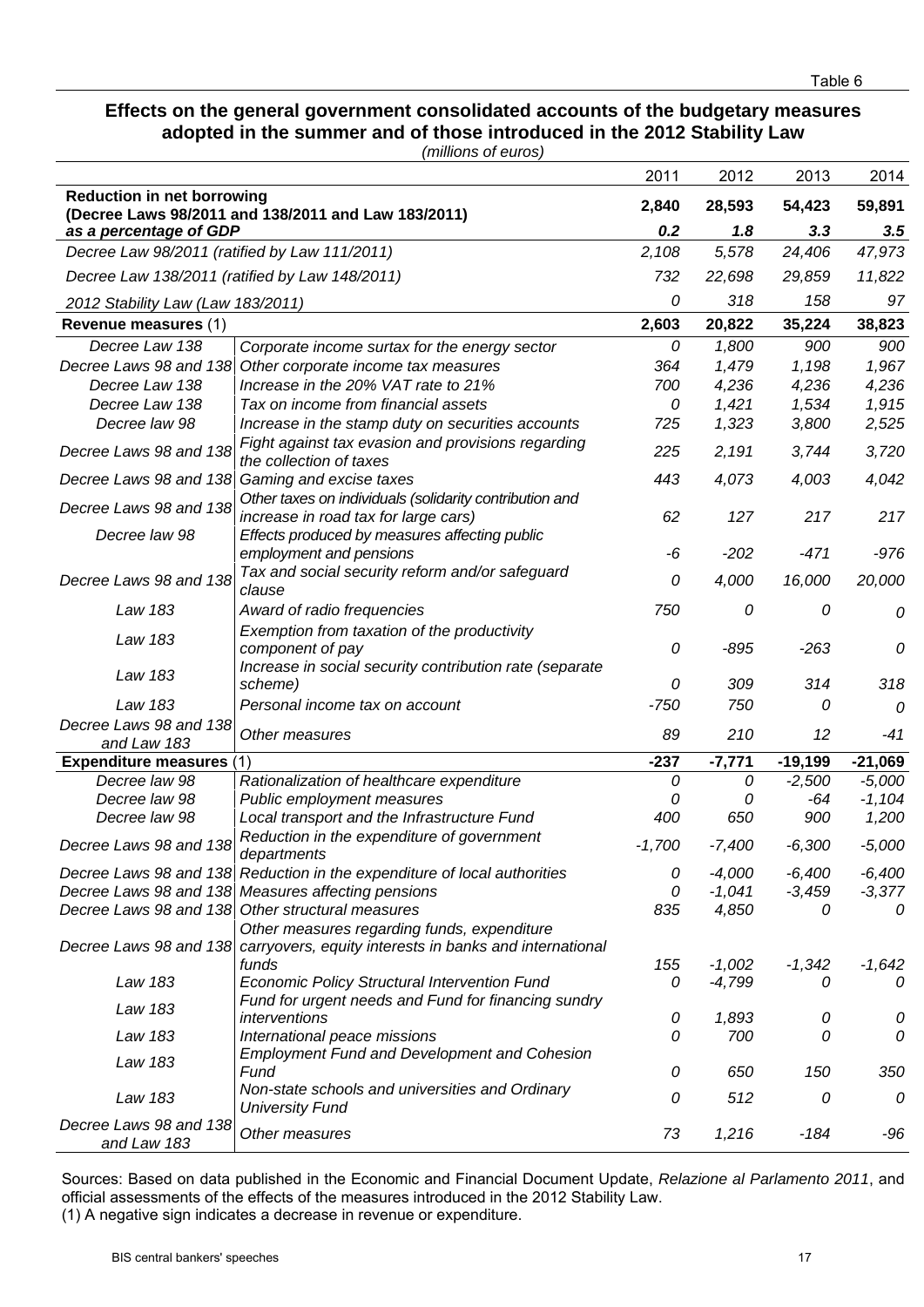## **Effects on the general government consolidated accounts of the measures included in Decree Law 201/2011** (1)

*(millions of euros)* 

|                                                                    | 2012       | 2013      | 2014            |
|--------------------------------------------------------------------|------------|-----------|-----------------|
| <b>SOURCES OF RESOURCES</b>                                        | 32,326     | 35,119    | 37,093          |
| Increases in revenue (A)                                           | 25,483     | 24,584    | 24,115          |
| Municipal tax and revaluation of cadastral incomes                 | 11,005     | 11,005    | 11,005          |
| Municipal refuse and services tax                                  | 0          | 1,000     | 1,000           |
| Increase in excise taxes (including effect on VAT)                 | 5,901      | 5,879     | 5,857           |
| Increase in VAT rate (2)                                           | 3,280      | 0         | 0               |
| Personal income surtax - ordinary statute regions                  | 2,085      | 2,085     | 2,085           |
| Personal income surtax - special statute regions                   | 130        | 130       | 130             |
| Effects on revenue of the measures regarding pensions              | 360        | 617       | 885             |
| Realignment of equity interests                                    | 0          | 987       | 1,973           |
| Stamp duty on securities and financial instruments and products    | 1,043      | 921       | 493             |
| Duty on assets declared under the foreign assets disclosure scheme | 1,095      | 1,095     | $\mathbf 0$     |
| Taxation of large cars, aircraft and boats                         | 453        | 453       | 453             |
| Other                                                              | 131        | 412       | 233             |
| Decreases in expenditure (B)                                       | $-6,843$   | $-10,534$ | $-12,979$       |
| Pensions                                                           | $-3,850$   | $-7,571$  | $-9,969$        |
| Local authorities                                                  | $-2,785$   | $-2,785$  | $-2,785$        |
| Suppression of organizations and entities                          | $-22$      | $-51$     | $-101$          |
| Other                                                              | $-187$     | $-127$    | $-124$          |
| <b>USES OF RESOURCES</b>                                           | $-12,141$  | $-13,808$ | $-15,669$       |
| Decreases in revenue (C)                                           | $-7,587$   | $-10,199$ | $-12,024$       |
| Reduction in the effects of the safeguard clause                   | $-4,000$   | $-2,881$  | $-3,600$        |
| Allowance for corporate equity                                     | $-951$     | $-1,446$  | $-2,929$        |
| Deductibility of IRAP from corporate and personal income tax       | $-1,475$   | $-1,921$  | $-2,042$        |
| Deductibility of IRAP for young people and women                   | $-149$     | $-1,690$  | $-994$          |
| Effects on revenue of the measures regarding pensions              | $-1,005$   | $-1,920$  | $-2,014$        |
| Other                                                              | $-7$       | $-341$    | $-445$          |
| Increases in expenditure (D)                                       | 4,554      | 3,609     | 3,646           |
| Pensions                                                           | 238        | 0         | $\mathbf 0$     |
| Tax credits for road hauliers                                      | 1,074      | 1,074     | 1,074           |
| Compensation fund for measures to promote growth                   | 1,000      | 1,000     | 1,000           |
| Guarantee fund for SMEs and fund for exports                       | 150        | 200       | 250             |
| Fund for local public transport                                    | 800        | 800       | 800             |
| Peace missions<br>Other                                            | 700<br>592 | 0<br>535  | $\Omega$<br>522 |
|                                                                    |            |           |                 |
| Net change in revenue $(E = A + C)$                                | 17,896     | 14,385    | 12,091          |
| Net change in expenditure $(F = B + D)$                            | $-2,289$   | $-6,925$  | $-9,333$        |
| <b>CHANGE IN NET BORROWING</b> $(G = F - E)$                       | $-20,185$  | $-21,310$ | $-21,424$       |

(1) Based on official estimates. – (2) The decree provides for an increase of 2 percentage points in the standard and reduced VAT rates with effect from October 2012. If implementing the delegated powers for tax and social security reform or the related safeguard clause does not produce €13.1 billion of additional revenue in 2013 and €16.4 billion in 2014, the increase in the two VAT rates will become permanent and there will be a further increase of half a percentage point in both.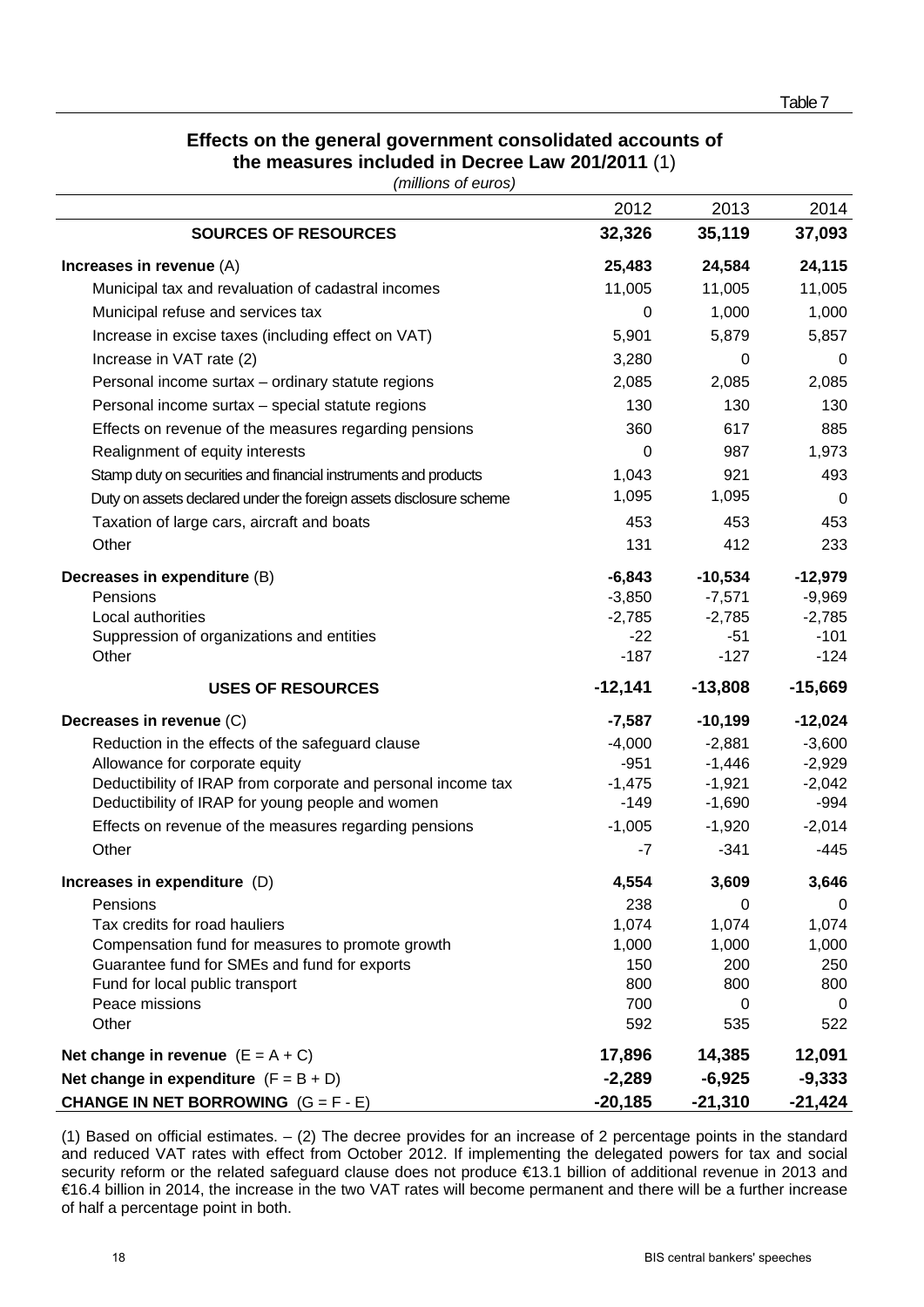## **Total effect on net borrowing of the recent budgetary packages** (1)

*(millions of euros)*

| 2012      | 2013      | 2014      |
|-----------|-----------|-----------|
|           |           |           |
| $-28,593$ | $-54,423$ | $-59,891$ |
| $-1.8$    | $-3.3$    | $-3.5$    |
| 20,822    | 35,224    | 38,823    |
| $-7,771$  | $-19,199$ | $-21,069$ |
| $-20,185$ | $-21,310$ | $-21,424$ |
| $-1.3$    | $-1.3$    | $-1.3$    |
| 17,896    | 14,385    | 12,091    |
| $-2,289$  | $-6,925$  | $-9,333$  |
| -48,778   | -75,734   | $-81,315$ |
| $-3.0$    | $-4.6$    | $-4.8$    |
| 38,718    | 49,609    | 50,914    |
| $-10,061$ | $-26,125$ | $-30,402$ |
|           |           |           |
| 1,612,279 | 1,648,533 | 1,693,748 |
|           |           |           |

(1) A negative sign indicates a decrease. – (2) Includes the measures in Decree Law 98/2011 (ratified by Law 111/2011), Decree Law 138/2011 (ratified by Law 148/2011) and the 2012 Stability Law (Law 183/2011). – (3) Decree Law 201/2011.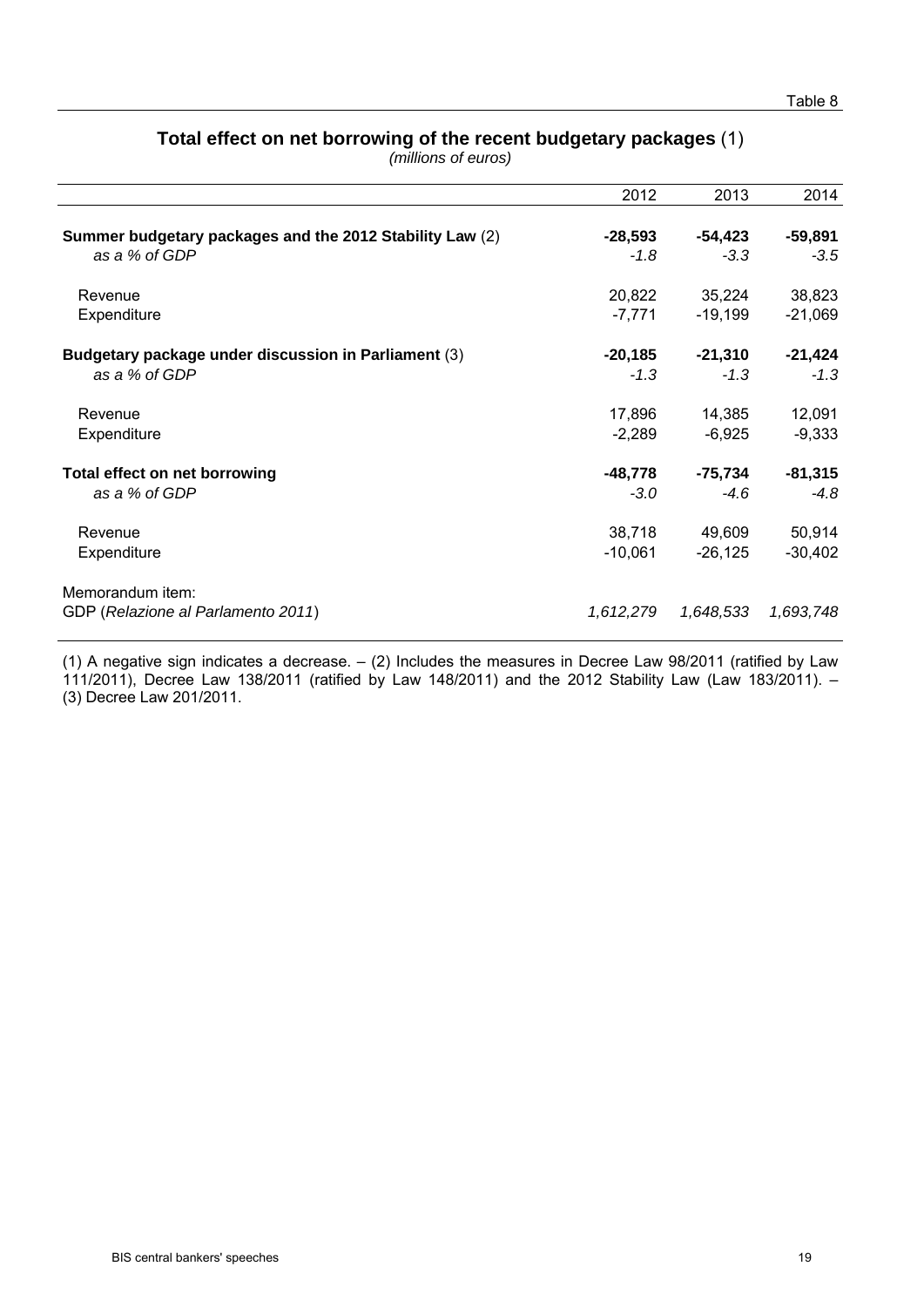the state of the state of the state of the state of the state of the state of the state of the state of the st

## **Objectives for the public finances and the budgetary packages**

*(percentages of GDP and millions of euros)* 

|                                                                      | 2010      | 2011      | 2012                | 2013      | 2014      | Memorandum<br>item: 10-year<br><b>BTP/Bund</b><br>spread<br>(basis points) |
|----------------------------------------------------------------------|-----------|-----------|---------------------|-----------|-----------|----------------------------------------------------------------------------|
| <b>Economic and Financial Document (13 April 2011)</b>               |           |           |                     |           |           | 133.1                                                                      |
| Net borrowing                                                        | 4.6       | 3.9       | 2.7                 | 1.5       | 0.2       |                                                                            |
| Primary balance                                                      | $-0.1$    | 0.9       | 2.4                 | 3.9       | 5.2       |                                                                            |
| Debt                                                                 | 119.0     | 120.0     | 119.4               | 116.9     | 112.8     |                                                                            |
| <b>GDP</b>                                                           | 1,548,816 |           |                     | 1,696,995 | 1,755,013 |                                                                            |
| Decree Law 98/2011                                                   |           |           |                     |           |           | 167.5                                                                      |
| (ratified by Law 111/2011)                                           |           |           |                     |           |           |                                                                            |
| Effect on net borrowing (1)                                          |           | $-2,108$  | $-5,578$            | $-24,406$ | $-47,973$ |                                                                            |
| <b>Decree Law 138/2011</b>                                           |           |           |                     |           |           | 277.0                                                                      |
| (ratified by Law 148/2011)                                           |           |           |                     |           |           |                                                                            |
| Effect on net borrowing                                              |           | $-732$    | $-22,698$           | $-29,859$ | $-11,822$ |                                                                            |
| <b>Economic and Financial Document Update</b><br>(22 September 2011) |           |           |                     |           |           | 433.7                                                                      |
| Net borrowing                                                        | 4.6       | 3.9       | 1.6                 | 0.1       | $-0.2$    |                                                                            |
| Primary balance                                                      | $-0.1$    | 0.9       | 3.7                 | 5.4       | 5.7       |                                                                            |
| Debt                                                                 | 119.0     | 120.6     | 119.5               | 116.4     | 112.6     |                                                                            |
| <b>GDP</b>                                                           | 1,548,816 | 1,582,216 | 1,622,375 1,665,018 |           | 1,714,013 |                                                                            |
| <b>Istat revision of GDP</b>                                         |           |           |                     |           |           | 398.7                                                                      |
| (19 October 2011)                                                    |           |           |                     |           |           |                                                                            |
| Debt                                                                 | 118.4     |           |                     |           |           |                                                                            |
| <b>GDP</b>                                                           | 1,556,029 |           |                     |           |           |                                                                            |
| 2012 Stability Law<br>(Law 183/2011)                                 |           |           |                     |           |           | 516.0                                                                      |
| Effect on net borrowing                                              |           |           | $-1$                | $-2$      | $-1$      |                                                                            |
| <b>Decree Law 201/2011</b>                                           |           |           |                     |           |           | 376.0                                                                      |
| Effect on net borrowing                                              |           |           | $-20,185$           | $-21,310$ | $-21,424$ |                                                                            |

(1) The effect takes account of the amendments to the safeguard clause contained in Decree Law 138/2011.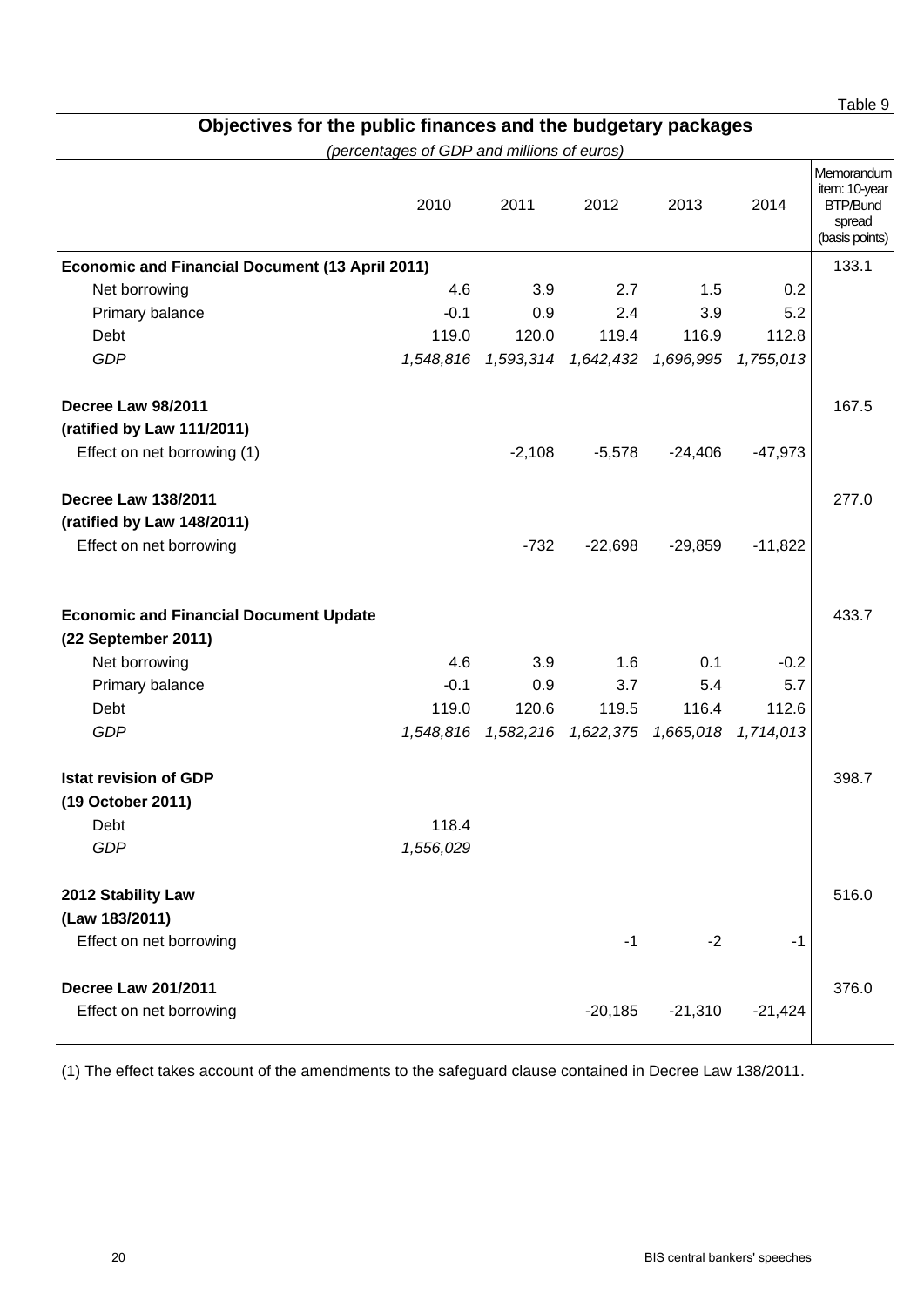#### Table 10 and the contract of the contract of the contract of the contract of the contract of the contract of the contract of the contract of the contract of the contract of the contract of the contract of the contract of t

|       | 2011                     | 2012               | 2013              | 2014                                                                                                  |
|-------|--------------------------|--------------------|-------------------|-------------------------------------------------------------------------------------------------------|
| Years | Additional<br>months (1) | Years              | Years (2)         | Years (2)                                                                                             |
|       |                          |                    |                   |                                                                                                       |
|       |                          |                    |                   |                                                                                                       |
| 60    | 12                       |                    |                   |                                                                                                       |
| 35    |                          |                    |                   |                                                                                                       |
| 96    |                          |                    |                   |                                                                                                       |
| 40    | 12                       | 42 and 1 month     | 42 and 5 months   | 42 and 6 months                                                                                       |
|       |                          | $(41$ and 1 month) |                   |                                                                                                       |
|       |                          |                    |                   |                                                                                                       |
| 61    | 18                       |                    |                   |                                                                                                       |
| 35    |                          |                    |                   |                                                                                                       |
| 97    |                          |                    |                   |                                                                                                       |
| 40    | 18                       | 42 and 1 month     | 42 and 5 months   | 42 and 6 months                                                                                       |
|       |                          |                    |                   | (41 and 6 months)                                                                                     |
|       |                          |                    |                   |                                                                                                       |
|       |                          |                    |                   |                                                                                                       |
| 65    | 12(18)                   | 66                 | 66 and 3 months   | 66 and 3 months                                                                                       |
| 60    | 12(18)                   | 62                 | 62 and 3 months   | 63 and 9 months                                                                                       |
|       |                          |                    | (63 and 9 months) | (64 and 9 months)                                                                                     |
| 61    | 12                       | 66                 | 66 and 3 months   | 66 and 3 months                                                                                       |
| 20    |                          | 20                 | 20                | 20                                                                                                    |
|       |                          |                    |                   | (41 and 5 months) (41 and 6 months)<br>$(41$ and 1 month)<br>$(41$ and 5 months)<br>(63 and 6 months) |

## **Minimum contribution and age requirements for retirement**

(1) Interval between satisfaction of the requirements and payment of the first pension.  $-$  (2) An increase in life expectancy of (at least) 3 months is assumed – (3) For men. The figure for women is shown in brackets. From 2012 onwards there will be a 2 per cent penalty for every year persons retire before reaching age 62. – (4) From 2012 onwards there will be the additional requirement for persons aged less than 70 that their pension be equal to at least 1.5 times the old-age allowance. – (5) For employees. The figure for self-employed workers is shown in brackets.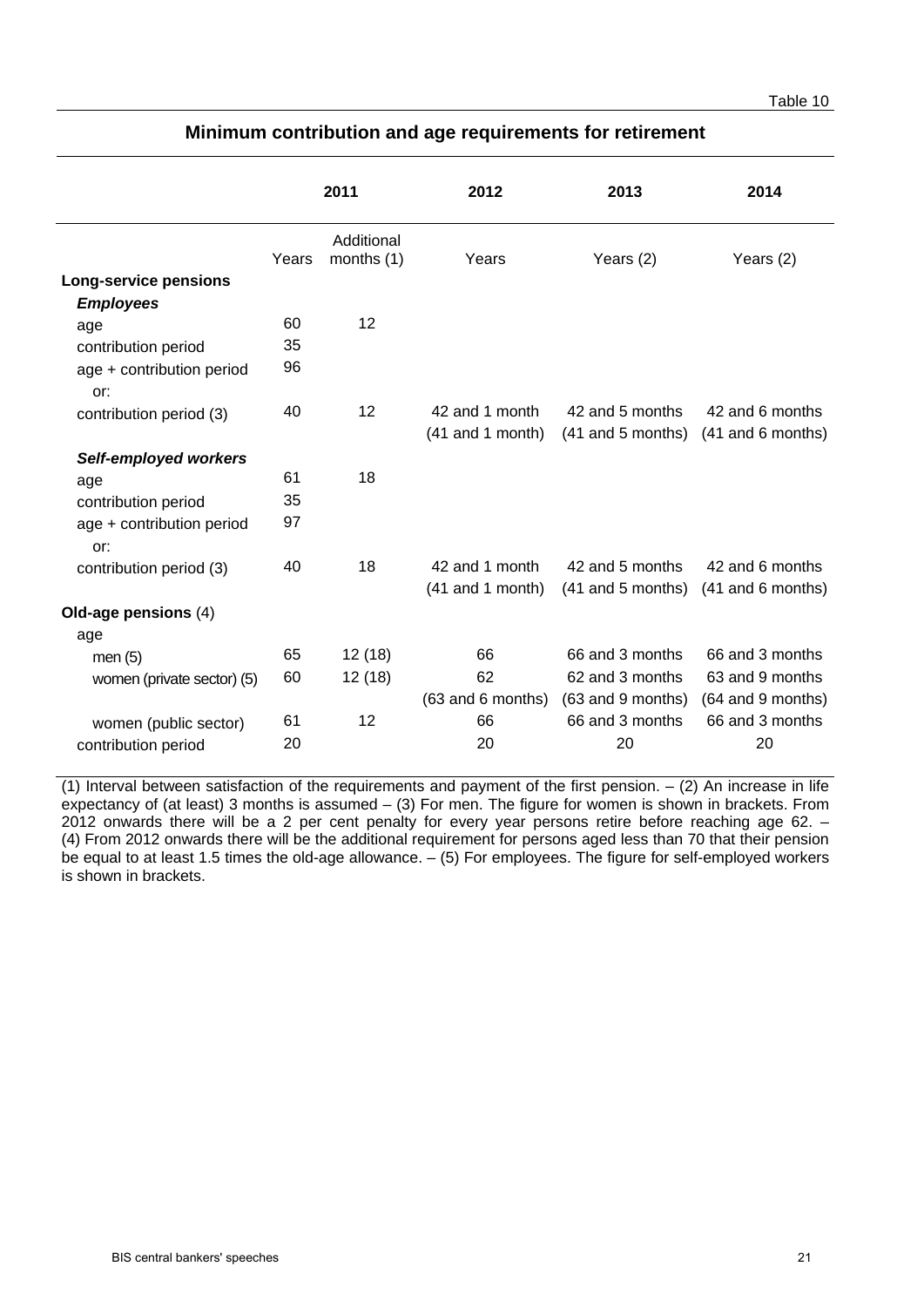

**Net borrowing (+) and lending (-) in the euro-area countries in 2010**  *(as a percentage of GDP)*

**Gross public debt in the euro-area countries in 2010**  *(as a percentage of GDP)*



Source: European Commission, *Autumn Forecasts* (2011).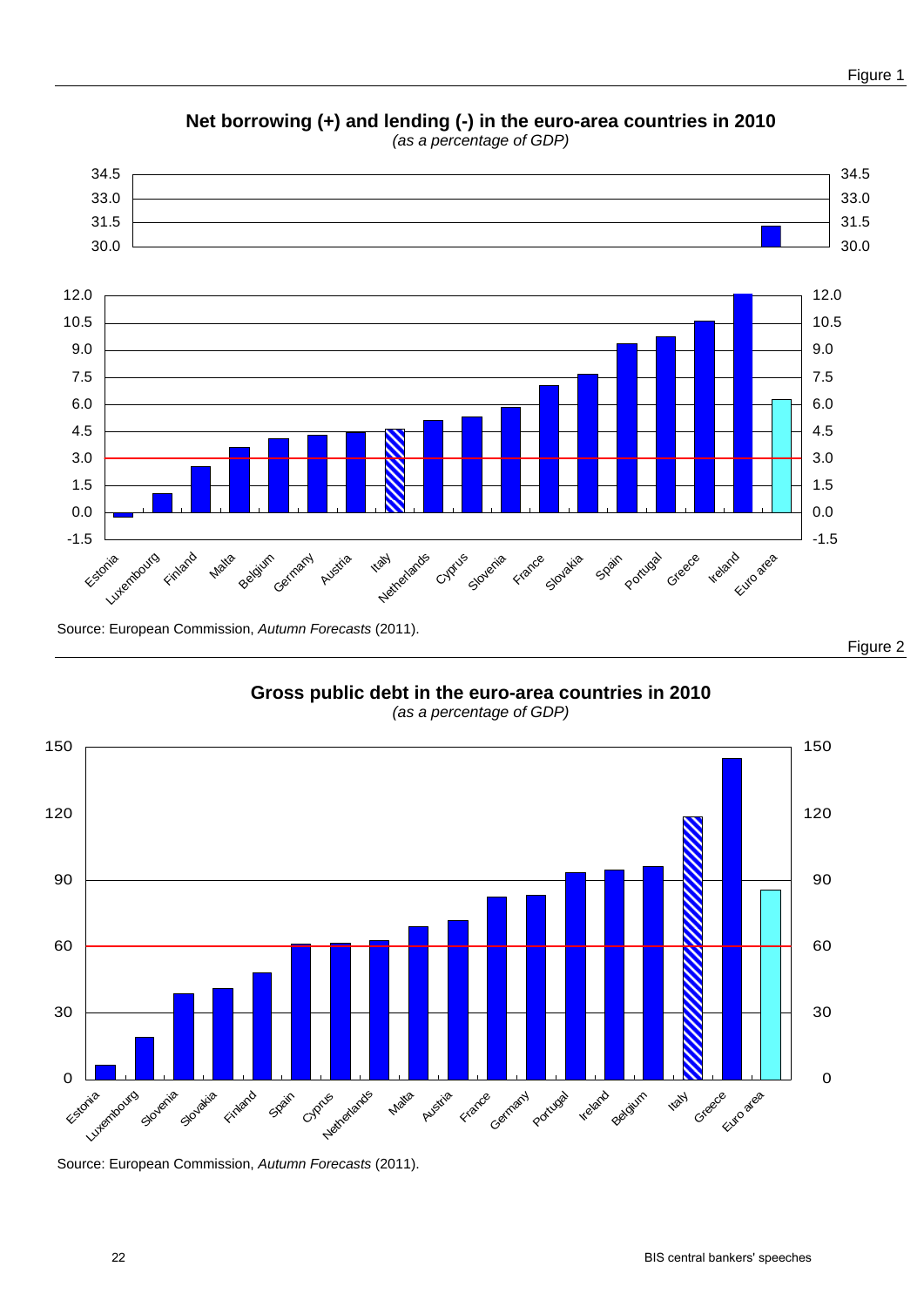

**Composition of general government revenue in the euro-area countries in 2010**   *(as a percentage of GDP)* 

Source: European Commission, *Autumn Forecasts* (2011).

Figure 4

**Composition of general government expenditure in the euro-area countries in 2010**   *(as a percentage of GDP)* 



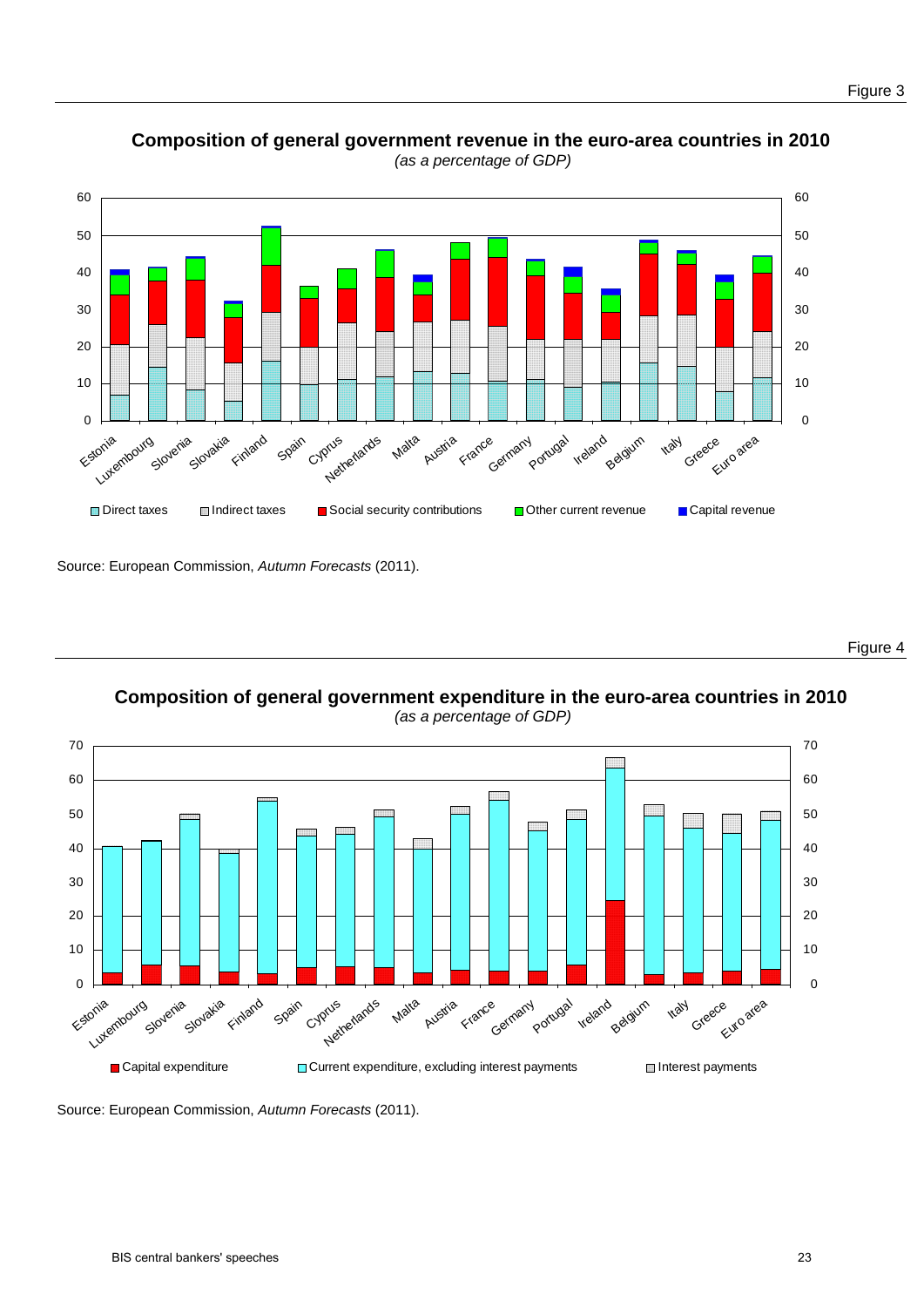

## **Twelve-month cumulative borrowing requirement** (1)

Source: For the state sector, the Ministry for the Economy and Finance. (1) Excluding privatization receipts.



Figure 6

Source: State budget.

(1) Percentage change of the six-month moving sum with respect to the year-earlier period.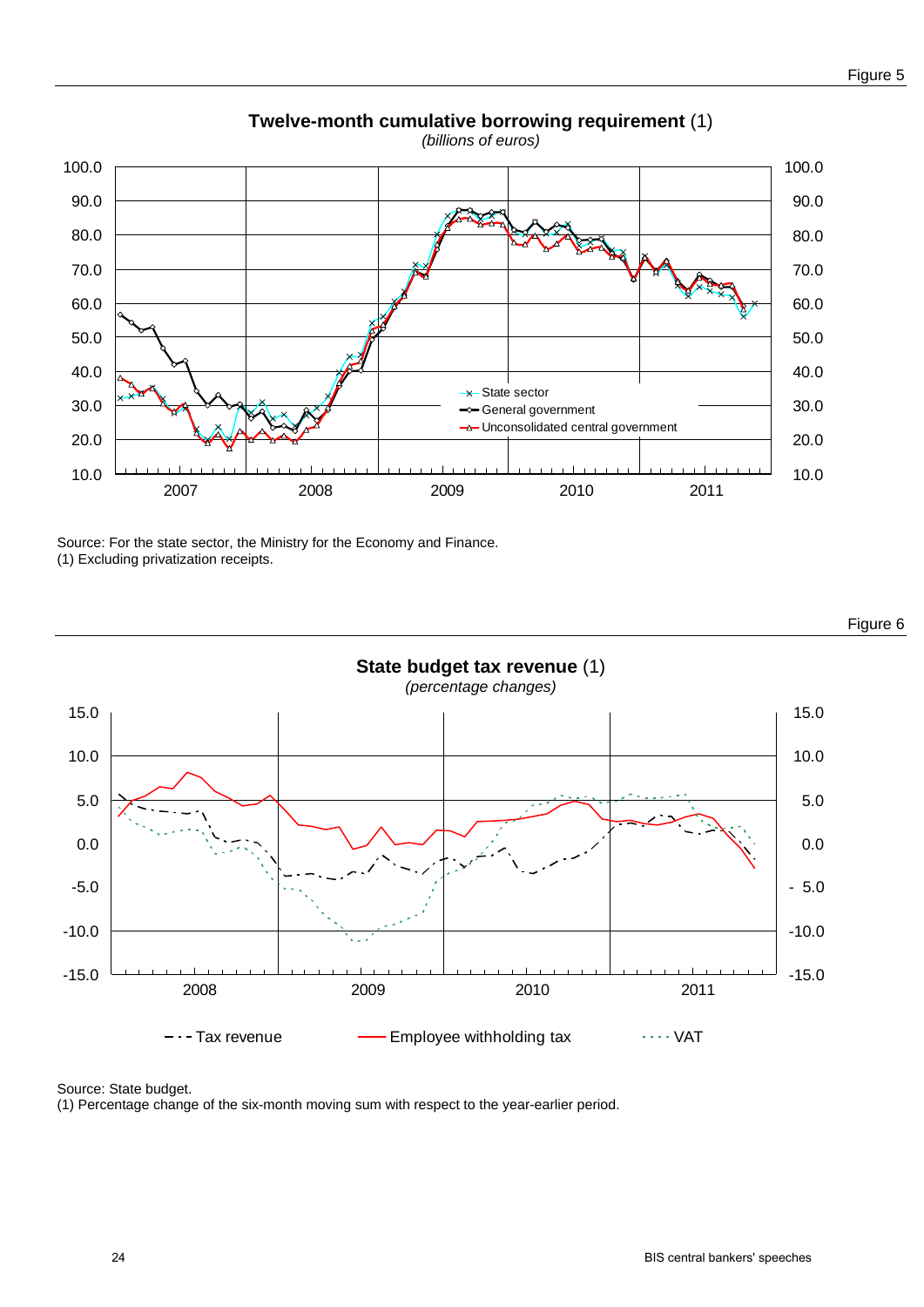

## **10-year government bond yield differentials with respect to Germany in 2009-11** (1)

(1) Updated to 6 December 2011.

Figure 8

**10-year government bond yield differentials with respect to Germany in 2011** (1) *(basis points)* 



(1) Updated to 6 December 2011.